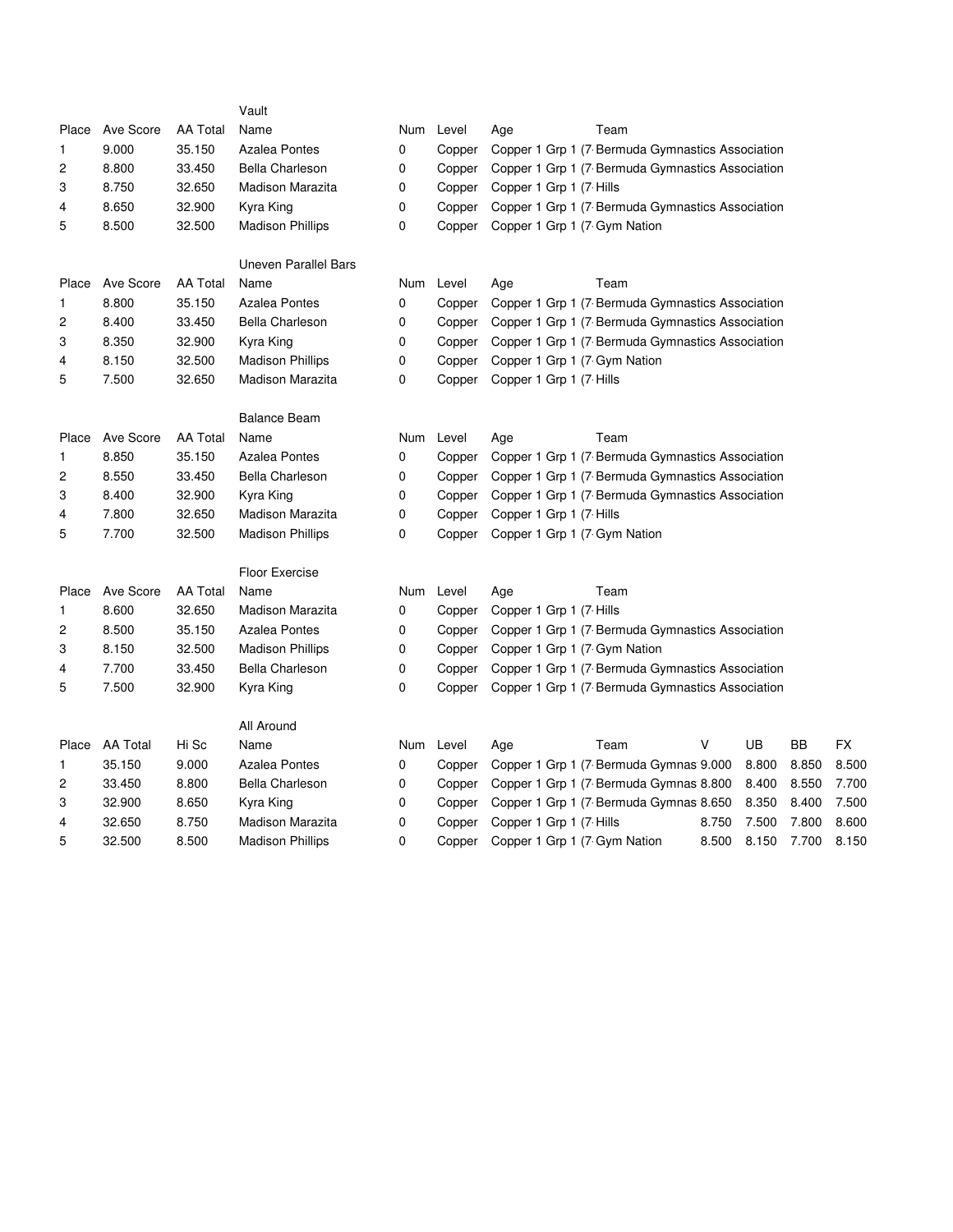|       |                 |                 | Vault                       |     |           |                            |       |       |       |       |
|-------|-----------------|-----------------|-----------------------------|-----|-----------|----------------------------|-------|-------|-------|-------|
| Place | Ave Score       | <b>AA Total</b> | Name                        | Num | Level     | Team<br>Age                |       |       |       |       |
| 1     | 9.200           | 35.600          | Gabby DiGiovacchino         | 0   | Copper    | Copper 2 Grp 2 (7 Airborne |       |       |       |       |
| 2     | 8.900           | 34.500          | Mia Garofalo                | 0   | Copper    | Copper 2 Grp 2 (7 Airborne |       |       |       |       |
| 3     | 8.850           | 34.450          | <b>Emily Rodriguez</b>      | 0   | Copper    | Copper 2 Grp 2 (7 Flyers   |       |       |       |       |
| 4     | 8.700           | 34.900          | Allison Green               | 0   | Copper    | Copper 2 Grp 2 (7 Airborne |       |       |       |       |
| 5     | 8.650           | 32.950          | Jenna Pollock               | 0   | Copper    | Copper 2 Grp 2 (7 Airborne |       |       |       |       |
| 6     | 8.400           | 33.450          | <b>Addison Platt</b>        | 0   | Copper    | Copper 2 Grp 2 (7 Airborne |       |       |       |       |
| 7     | 8.150           | 33.900          | Liliana Meija               | 0   | Copper    | Copper 2 Grp 2 (7 Flyers   |       |       |       |       |
| 8     | 7.800           | 32.150          | Kathryne Carnival           | 0   | Copper    | Copper 2 Grp 2 (7 Hills    |       |       |       |       |
| 9     | 7.650           | 32.300          | Samantha Giurich            | 0   | Copper    | Copper 2 Grp 2 (7 Hills    |       |       |       |       |
|       |                 |                 | <b>Uneven Parallel Bars</b> |     |           |                            |       |       |       |       |
| Place | Ave Score       | <b>AA Total</b> | Name                        |     | Num Level | Team<br>Age                |       |       |       |       |
| 1     | 9.200           | 34.450          | <b>Emily Rodriguez</b>      | 0   | Copper    | Copper 2 Grp 2 (7 Flyers   |       |       |       |       |
| 2     | 9.100           | 34.900          | Allison Green               | 0   | Copper    | Copper 2 Grp 2 (7 Airborne |       |       |       |       |
| 3     | 8.800           | 33.900          | Liliana Meija               | 0   | Copper    | Copper 2 Grp 2 (7 Flyers   |       |       |       |       |
| 4     | 8.750           | 35.600          | Gabby DiGiovacchino         | 0   | Copper    | Copper 2 Grp 2 (7 Airborne |       |       |       |       |
| 5     | 8.700           | 34.500          | Mia Garofalo                | 0   | Copper    | Copper 2 Grp 2 (7 Airborne |       |       |       |       |
| 6     | 8.600           | 33.450          | <b>Addison Platt</b>        | 0   | Copper    | Copper 2 Grp 2 (7 Airborne |       |       |       |       |
| 7     | 8.450           | 32.950          | Jenna Pollock               | 0   | Copper    | Copper 2 Grp 2 (7 Airborne |       |       |       |       |
| 8     | 8.400           | 32.150          | Kathryne Carnival           | 0   | Copper    | Copper 2 Grp 2 (7 Hills    |       |       |       |       |
| 9     | 8.150           | 32.300          | Samantha Giurich            | 0   | Copper    | Copper 2 Grp 2 (7 Hills    |       |       |       |       |
|       |                 |                 | <b>Balance Beam</b>         |     |           |                            |       |       |       |       |
| Place | Ave Score       | AA Total        | Name                        | Num | Level     | Team<br>Age                |       |       |       |       |
| 1     | 8.900           | 35.600          | Gabby DiGiovacchino         | 0   | Copper    | Copper 2 Grp 2 (7 Airborne |       |       |       |       |
| 2     | 8.550           | 33.900          | Liliana Meija               | 0   | Copper    | Copper 2 Grp 2 (7 Flyers   |       |       |       |       |
| 3     | 8.300           | 34.450          | Emily Rodriguez             | 0   | Copper    | Copper 2 Grp 2 (7 Flyers   |       |       |       |       |
| 4     | 8.250           | 34.900          | Allison Green               | 0   | Copper    | Copper 2 Grp 2 (7 Airborne |       |       |       |       |
| 5     | 8.100           | 34.500          | Mia Garofalo                | 0   | Copper    | Copper 2 Grp 2 (7 Airborne |       |       |       |       |
| 5     | 8.100           | 32.300          | TIE - Samantha Giurich      | 0   | Copper    | Copper 2 Grp 2 (7 Hills    |       |       |       |       |
| 7     | 8.000           | 33.450          | <b>Addison Platt</b>        | 0   | Copper    | Copper 2 Grp 2 (7 Airborne |       |       |       |       |
| 7     | 8.000           | 32.950          | TIE - Jenna Pollock         | 0   | Copper    | Copper 2 Grp 2 (7 Airborne |       |       |       |       |
| 9     | 7.400           | 32.150          | Kathryne Carnival           | 0   | Copper    | Copper 2 Grp 2 (7 Hills    |       |       |       |       |
|       |                 |                 | Floor Exercise              |     |           |                            |       |       |       |       |
| Place | Ave Score       | <b>AA Total</b> | Name                        |     | Num Level | Team<br>Age                |       |       |       |       |
| 1     | 8.850           | 34.900          | Allison Green               | 0   | Copper    | Copper 2 Grp 2 (7 Airborne |       |       |       |       |
| 2     | 8.800           | 34.500          | Mia Garofalo                | 0   | Copper    | Copper 2 Grp 2 (7 Airborne |       |       |       |       |
| 3     | 8.750           | 35.600          | Gabby DiGiovacchino         | 0   | Copper    | Copper 2 Grp 2 (7 Airborne |       |       |       |       |
| 4     | 8.550           | 32.150          | Kathryne Carnival           | 0   | Copper    | Copper 2 Grp 2 (7 Hills    |       |       |       |       |
| 5     | 8.450           | 33.450          | <b>Addison Platt</b>        | 0   | Copper    | Copper 2 Grp 2 (7 Airborne |       |       |       |       |
| 6     | 8.400           | 33.900          | Liliana Meija               | 0   | Copper    | Copper 2 Grp 2 (7 Flyers   |       |       |       |       |
| 6     | 8.400           | 32.300          | TIE - Samantha Giurich      | 0   | Copper    | Copper 2 Grp 2 (7 Hills    |       |       |       |       |
| 8     | 8.100           | 34.450          | <b>Emily Rodriguez</b>      | 0   | Copper    | Copper 2 Grp 2 (7 Flyers   |       |       |       |       |
| 9     | 7.850           | 32.950          | Jenna Pollock               | 0   | Copper    | Copper 2 Grp 2 (7 Airborne |       |       |       |       |
|       |                 |                 | All Around                  |     |           |                            |       |       |       |       |
| Place | <b>AA Total</b> | Hi Sc           | Name                        | Num | Level     | Team<br>Age                | V     | UB    | BB    | FX    |
| 1     | 35.600          | 9.200           | Gabby DiGiovacchino         | 0   | Copper    | Copper 2 Grp 2 (7 Airborne | 9.200 | 8.750 | 8.900 | 8.750 |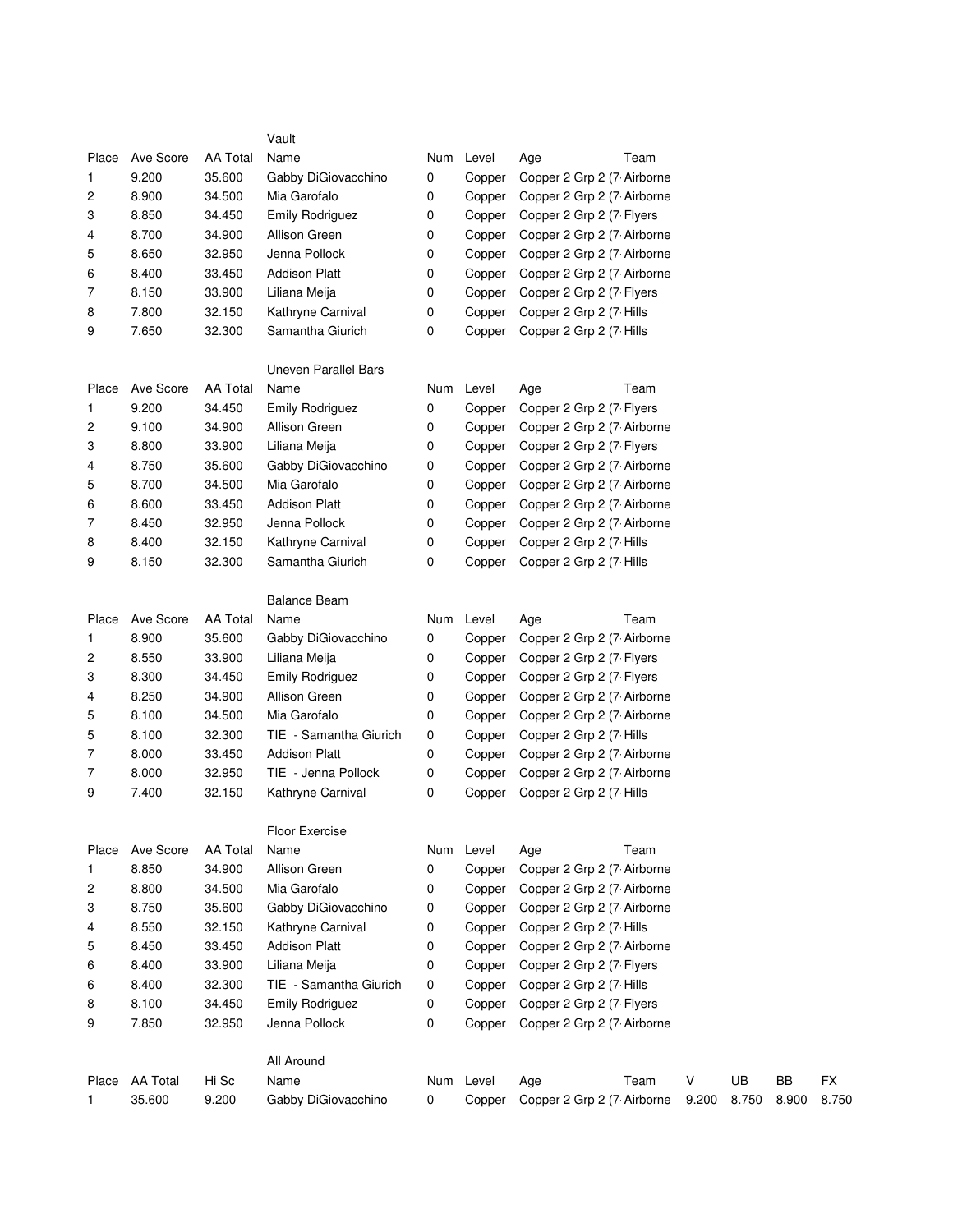| $\overline{2}$ | 34.900 | 9.100 | Allison Green          | 0 | Copper | Copper 2 Grp 2 (7 Airborne | 8.700 9.100 |       | 8.250 | 8.850 |
|----------------|--------|-------|------------------------|---|--------|----------------------------|-------------|-------|-------|-------|
| 3              | 34.500 | 8.900 | Mia Garofalo           | 0 | Copper | Copper 2 Grp 2 (7 Airborne | 8.900       | 8.700 | 8.100 | 8.800 |
| 4              | 34.450 | 9.200 | <b>Emily Rodriguez</b> | 0 | Copper | Copper 2 Grp 2 (7 Flyers   | 8.850       | 9.200 | 8.300 | 8.100 |
| 5              | 33.900 | 8.800 | Liliana Meija          | 0 | Copper | Copper 2 Grp 2 (7 Flyers   | 8.150       | 8.800 | 8.550 | 8.400 |
| 6              | 33.450 | 8.600 | <b>Addison Platt</b>   | 0 | Copper | Copper 2 Grp 2 (7 Airborne | 8.400       | 8.600 | 8.000 | 8.450 |
|                | 32.950 | 8.650 | Jenna Pollock          | 0 | Copper | Copper 2 Grp 2 (7 Airborne | 8.650       | 8.450 | 8.000 | 7.850 |
| 8              | 32.300 | 8.400 | Samantha Giurich       | 0 | Copper | Copper 2 Grp 2 (7 Hills    | 7.650       | 8.150 | 8.100 | 8.400 |
| 9              | 32.150 | 8.550 | Kathryne Carnival      | 0 | Copper | Copper 2 Grp 2 (7 Hills    | 7.800       | 8.400 | 7.400 | 8.550 |
|                |        |       |                        |   |        |                            |             |       |       |       |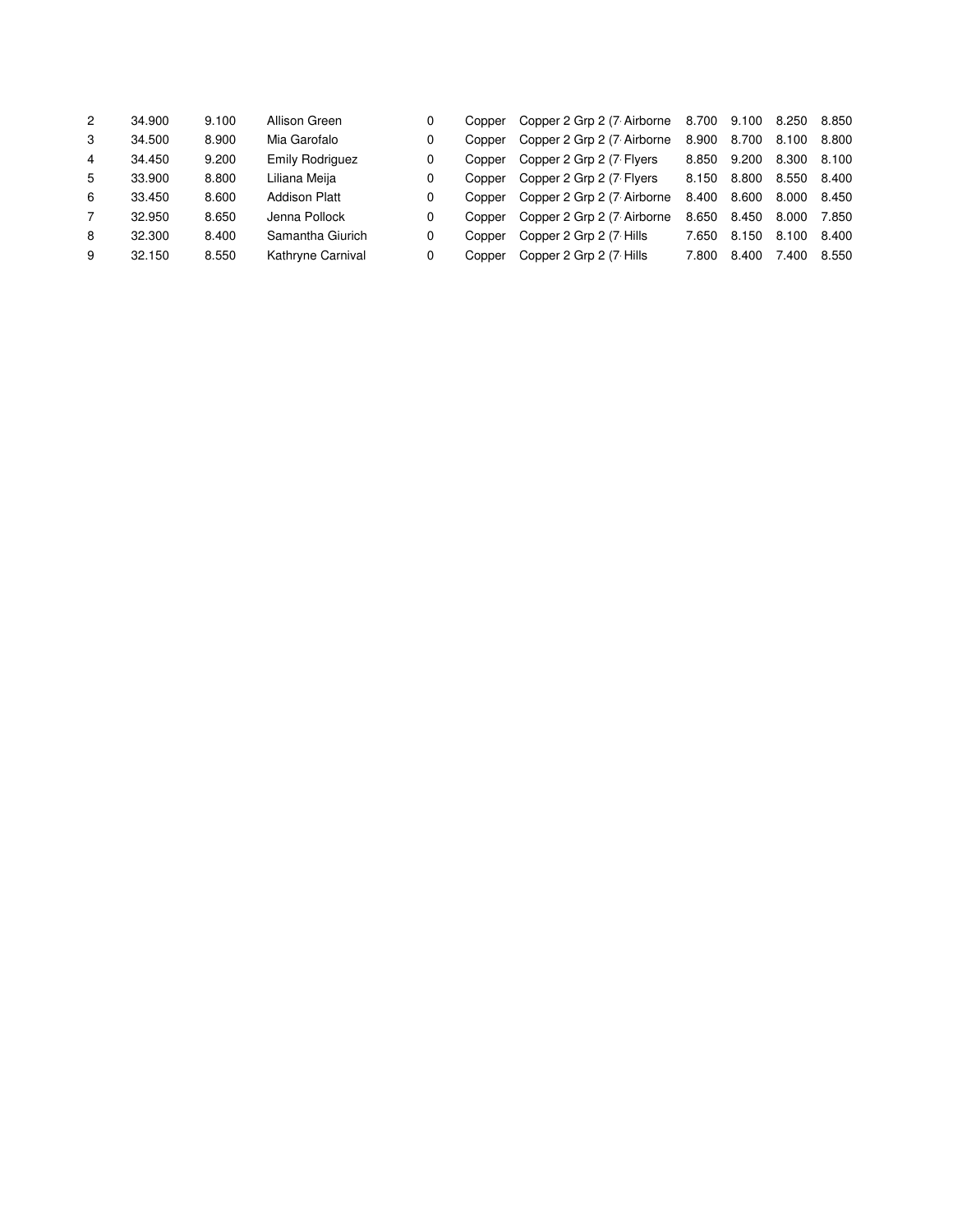|                                | $\mathbf{1}$   | $\overline{c}$  | 3               | $\overline{4}$              | 5   | 6             | $\overline{7}$               | 8                                            | 9     | 10        | 11        | 12    |
|--------------------------------|----------------|-----------------|-----------------|-----------------------------|-----|---------------|------------------------------|----------------------------------------------|-------|-----------|-----------|-------|
| $\mathbf{1}$                   |                |                 |                 |                             |     |               |                              |                                              |       |           |           |       |
|                                |                |                 |                 |                             |     |               |                              |                                              |       |           |           |       |
| $\mathbf 2$                    |                |                 |                 | Vault                       |     |               |                              |                                              |       |           |           |       |
| 3                              | Place          | Ave Score       | <b>AA Total</b> | Name                        | Num | Level         | Age                          | Team                                         |       |           |           |       |
| $\overline{\mathbf{4}}$        |                | 8.800           | 35.450          | Jenna Lambe0                |     | Bronze        | Bronze Grp 1 (KMC            |                                              |       |           |           |       |
| 5                              | 2              | 8.550           | 31.650          | Addison Man 0               |     | Bronze        | Bronze Grp 1 (Airborne       |                                              |       |           |           |       |
| 6                              | 3              | 8.450           | 32.700          | Taylor Walla <sub>(0</sub>  |     | Bronze        | Bronze Grp 1 (Atlhletic Arts |                                              |       |           |           |       |
| $\overline{7}$                 | 4              | 7.350           | 32.200          | Bethany Cool <sub>0</sub>   |     | Bronze        |                              | Bronze Grp 1 (Bermuda Gymnastics Association |       |           |           |       |
| 8                              | 5              | 7.000           | 31.600          | Carey-Jean E0               |     | <b>Bronze</b> | Bronze Grp 1 (Hills          |                                              |       |           |           |       |
| 9                              | 6              | 6.700           | 14.700          | Liliana Meija 0             |     | <b>Bronze</b> | Bronze Grp 1 (Flyers         |                                              |       |           |           |       |
| 10                             |                | 6.300           | 14.550          | Emily Rodrig 0              |     | <b>Bronze</b> | Bronze Grp 1 (Flyers         |                                              |       |           |           |       |
| 11                             | 8              | 0.000           | 14.500          | Madison Phil <sup>0</sup>   |     | Bronze        | Bronze Grp 1 (Gym Nation     |                                              |       |           |           |       |
| 12                             |                |                 |                 |                             |     |               |                              |                                              |       |           |           |       |
| $13$                           |                |                 |                 | <b>Uneven Parallel Bars</b> |     |               |                              |                                              |       |           |           |       |
| 14                             | Place          | Ave Score       | <b>AA Total</b> | Name                        | Num | Level         | Age                          | Team                                         |       |           |           |       |
|                                |                | 8.250           | 35.450          | Jenna Lambe0                |     | <b>Bronze</b> | Bronze Grp 1 (KMC            |                                              |       |           |           |       |
| $15\,$                         |                |                 |                 |                             |     |               |                              |                                              |       |           |           |       |
| $16$ <sup>2</sup>              |                | 8.050           | 32.700          | Taylor Walla <sub>(0</sub>  |     | Bronze        | Bronze Grp 1 (Atlhletic Arts |                                              |       |           |           |       |
| 17                             | 3              | 7.550           | 31.600          | Carey-Jean E0               |     | Bronze        | Bronze Grp 1 (Hills          |                                              |       |           |           |       |
| 18                             | $\overline{4}$ | 7.350           | 32.200          | Bethany Cool <sub>0</sub>   |     | <b>Bronze</b> |                              | Bronze Grp 1 (Bermuda Gymnastics Association |       |           |           |       |
| 19                             | 5              | 7.100           | 14.500          | Madison Phil <sup>0</sup>   |     | <b>Bronze</b> | Bronze Grp 1 (Gym Nation     |                                              |       |           |           |       |
| 20                             | 6              | 6.800           | 31.650          | Addison Man 0               |     | <b>Bronze</b> | Bronze Grp 1 (Airborne       |                                              |       |           |           |       |
| 21                             |                | 0.000           | 14.700          | Liliana Meija 0             |     | Bronze        | Bronze Grp 1 (Flyers         |                                              |       |           |           |       |
| 22                             |                | 0.000           | 14.550          | TIE - Emily FO              |     | <b>Bronze</b> | Bronze Grp 1 (Flyers         |                                              |       |           |           |       |
| 23                             |                |                 |                 |                             |     |               |                              |                                              |       |           |           |       |
| 24                             |                |                 |                 | <b>Balance Beam</b>         |     |               |                              |                                              |       |           |           |       |
| 25                             | Place          | Ave Score       | <b>AA Total</b> | Name                        | Num | Level         | Age                          | Team                                         |       |           |           |       |
| 26                             |                | 9.400           | 35.450          | Jenna Lambe0                |     | Bronze        | Bronze Grp 1 (KMC            |                                              |       |           |           |       |
| $27$ $2$                       |                | 8.800           | 32.200          | Bethany Cool <sub>0</sub>   |     | <b>Bronze</b> |                              | Bronze Grp 1 (Bermuda Gymnastics Association |       |           |           |       |
| 28                             | 3              | 8.500           | 31.600          | Carey-Jean E0               |     | Bronze        | Bronze Grp 1 (Hills          |                                              |       |           |           |       |
| 29                             | $\overline{4}$ | 8.250           | 14.550          | Emily Rodrig 0              |     | <b>Bronze</b> | Bronze Grp 1 (Flyers         |                                              |       |           |           |       |
| 30                             | 5              | 7.500           | 32.700          | Taylor Walla <sub>(0</sub>  |     | Bronze        | Bronze Grp 1 (Atlhletic Arts |                                              |       |           |           |       |
| $31\overline{6}$               |                | 7.400           | 31.650          | Addison Man 0               |     | <b>Bronze</b> | Bronze Grp 1 (Airborne       |                                              |       |           |           |       |
| 32                             |                | 0.000           | 14.700          | Liliana Meija 0             |     | Bronze        | Bronze Grp 1 (Flyers         |                                              |       |           |           |       |
| 33                             |                | 0.000           | 14.500          | TIE - Madisd <sub>0</sub>   |     | Bronze        | Bronze Grp 1 (Gym Nation     |                                              |       |           |           |       |
| 34                             |                |                 |                 |                             |     |               |                              |                                              |       |           |           |       |
| 35                             |                |                 |                 | Floor Exercise              |     |               |                              |                                              |       |           |           |       |
| 36                             | Place          | Ave Score       | <b>AA Total</b> | Name                        | Num | Level         | Age                          | Team                                         |       |           |           |       |
|                                |                | 9.000           | 35.450          | Jenna Lambe0                |     | Bronze        | Bronze Grp 1 (KMC            |                                              |       |           |           |       |
| 37                             | $\overline{2}$ | 8.900           | 31.650          | Addison Man 0               |     | <b>Bronze</b> | Bronze Grp 1 (Airborne       |                                              |       |           |           |       |
| 38                             | 3              | 8.700           | 32.700          | Taylor Walla <sub>(0</sub>  |     | Bronze        | Bronze Grp 1 (Atlhletic Arts |                                              |       |           |           |       |
| 39                             | 3              | 8.700           | 32.200          | TIE - Bethan0               |     | Bronze        |                              |                                              |       |           |           |       |
| $40\,$                         |                |                 |                 |                             |     |               |                              | Bronze Grp 1 (Bermuda Gymnastics Association |       |           |           |       |
| $41\overline{5}$               |                | 8.550           | 31.600          | Carey-Jean E0               |     | Bronze        | Bronze Grp 1 (Hills          |                                              |       |           |           |       |
| 42                             | 6              | 8.000           | 14.700          | Liliana Meija 0             |     | <b>Bronze</b> | Bronze Grp 1 (Flyers         |                                              |       |           |           |       |
| 43                             |                | 7.400           | 14.500          | Madison Phil <sup>0</sup>   |     | <b>Bronze</b> | Bronze Grp 1 (Gym Nation     |                                              |       |           |           |       |
| 44                             | 8              | 0.000           | 14.550          | Emily Rodrig 0              |     | <b>Bronze</b> | Bronze Grp 1 (Flyers         |                                              |       |           |           |       |
| 45                             |                |                 |                 |                             |     |               |                              |                                              |       |           |           |       |
| 46                             |                |                 |                 | All Around                  |     |               |                              |                                              |       |           |           |       |
|                                | 47 Place       | <b>AA Total</b> | Hi Sc           | Name                        | Num | Level         | Age                          | Team                                         | ٧     | <b>UB</b> | <b>BB</b> | FX    |
| 48 1                           |                | 35.450          | 9.400           | Jenna Lambe0                |     | Bronze        | Bronze Grp 1 (KMC            |                                              | 8.800 | 8.250     | 9.400     | 9.000 |
| $49$ $\overline{\smash{)}\,2}$ |                | 32.700          | 8.700           | Taylor Wallar0              |     | Bronze        | Bronze Grp 1 (Atlhletic Arts |                                              | 8.450 | 8.050     | 7.500     | 8.700 |
| 50 <sup>3</sup>                |                | 32.200          | 8.800           | Bethany Cool <sub>0</sub>   |     | Bronze        |                              | Bronze Grp 1 (Bermuda Gym 7.350              |       | 7.350     | 8.800     | 8.700 |
| $51\overline{)4}$              |                | 31.650          | 8.900           | Addison Man 0               |     | Bronze        | Bronze Grp 1 (Airborne       |                                              | 8.550 | 6.800     | 7.400     | 8.900 |
| $52$ 5                         |                | 31.600          | 8.550           | Carey-Jean E0               |     | Bronze        | Bronze Grp 1 (Hills          |                                              | 7.000 | 7.550     | 8.500     | 8.550 |
| 53 6                           |                | 14.700          | 8.000           | Liliana Meija 0             |     | Bronze        | Bronze Grp 1 (Flyers         |                                              | 6.700 | 0.000     | 0.000     | 8.000 |
| $54$ $7$                       |                | 14.550          | 8.250           | Emily Rodrig <sup>0</sup>   |     | Bronze        | Bronze Grp 1 (Flyers         |                                              | 6.300 | 0.000     | 8.250     | 0.000 |
| 558                            |                | 14.500          | 7.400           | Madison Phil <sup>0</sup>   |     | Bronze        | Bronze Grp 1 (Gym Nation     |                                              | 0.000 | 7.100     | 0.000     | 7.400 |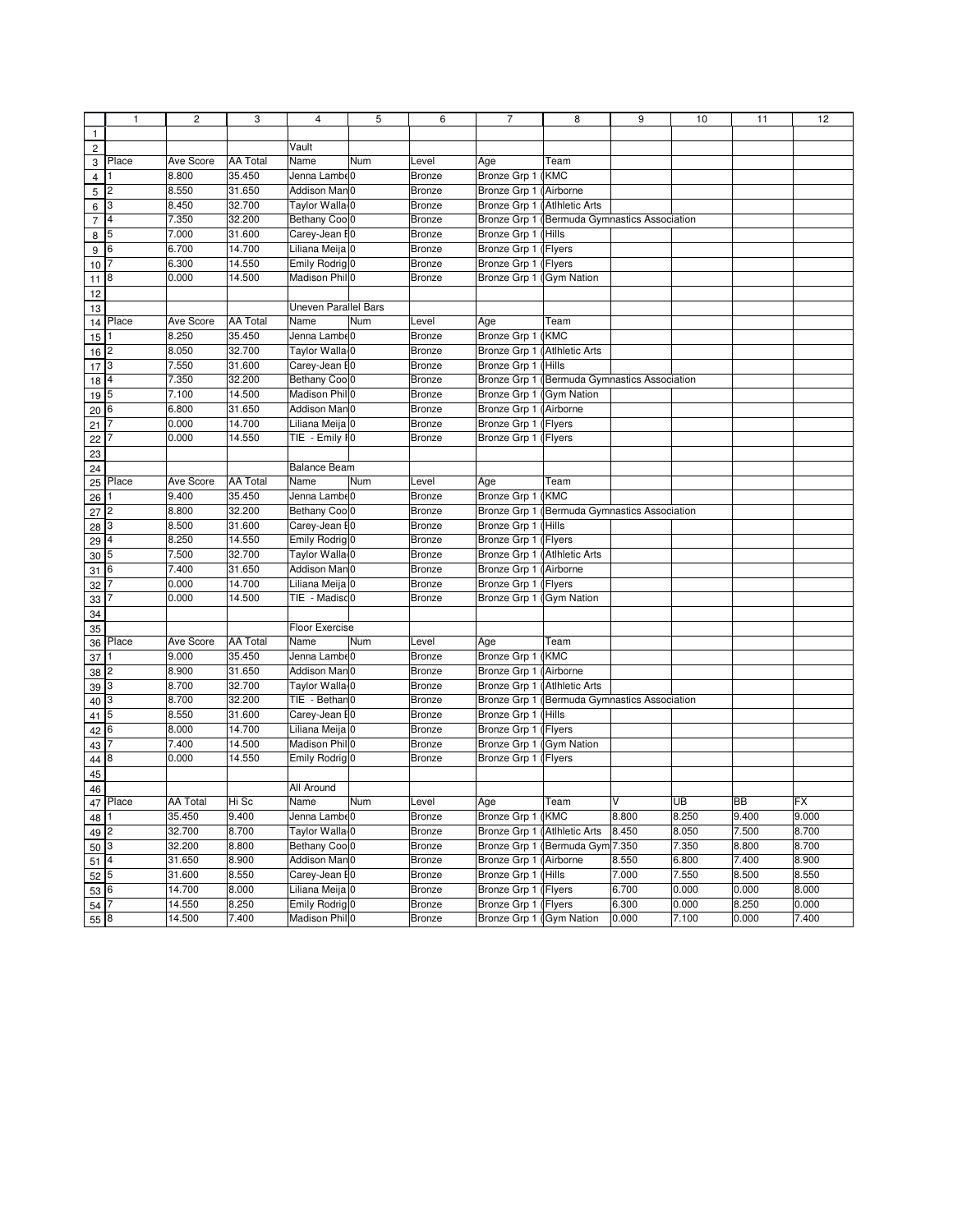|       |                 |                 | Vault                  |   |               |                              |                                                  |       |       |       |       |
|-------|-----------------|-----------------|------------------------|---|---------------|------------------------------|--------------------------------------------------|-------|-------|-------|-------|
| Place | Ave Score       | <b>AA Total</b> | Name                   |   | Num Level     | Age                          | Team                                             |       |       |       |       |
| 1     | 8.650           | 33.600          | Sanaa Burgess          | 0 | <b>Bronze</b> |                              | Bronze Grp 2 (10) Bermuda Gymnastics Association |       |       |       |       |
| 1     | 8.650           | 32.000          | TIE - Kaitlyn Helbig   | 0 | <b>Bronze</b> | Bronze Grp 2 (10) Airborne   |                                                  |       |       |       |       |
| 3     | 8.350           | 34.550          | Lauren Fernstermacher  | 0 | <b>Bronze</b> | Bronze Grp 2 (10) KMC        |                                                  |       |       |       |       |
| 4     | 8.300           | 33.000          | Ella Tear              | 0 | <b>Bronze</b> |                              | Bronze Grp 2 (10) Bermuda Gymnastics Association |       |       |       |       |
| 5     | 7.800           | 34.200          | <b>Bailey Boyd</b>     | 0 | Bronze        |                              | Bronze Grp 2 (10) Bermuda Gymnastics Association |       |       |       |       |
| 6     | 7.600           | 32.300          | Laura Hupman           | 0 | <b>Bronze</b> |                              | Bronze Grp 2 (10) Bermuda Gymnastics Association |       |       |       |       |
| 6     | 7.600           | 30.900          | TIE - Cassidy Tellez   | 0 | <b>Bronze</b> | Bronze Grp 2 (10) Gym Nation |                                                  |       |       |       |       |
| 8     | 7.400           | 32.650          | Mia Graziano           | 0 | <b>Bronze</b> | Bronze Grp 2 (10) Hills      |                                                  |       |       |       |       |
| 8     | 7.400           | 31.850          | TIE - Annabelle Miller | 0 | <b>Bronze</b> |                              | Bronze Grp 2 (10) Bermuda Gymnastics Association |       |       |       |       |
|       |                 |                 | Uneven Parallel Bars   |   |               |                              |                                                  |       |       |       |       |
| Place | Ave Score       | <b>AA Total</b> | Name                   |   | Num Level     | Age                          | Team                                             |       |       |       |       |
| 1     | 8.450           | 32.650          | Mia Graziano           | 0 | <b>Bronze</b> | Bronze Grp 2 (10) Hills      |                                                  |       |       |       |       |
| 2     | 8.400           | 34.550          | Lauren Fernstermacher  | 0 | <b>Bronze</b> | Bronze Grp 2 (10) KMC        |                                                  |       |       |       |       |
| 3     | 8.100           | 34.200          | <b>Bailey Boyd</b>     | 0 | <b>Bronze</b> |                              | Bronze Grp 2 (10) Bermuda Gymnastics Association |       |       |       |       |
| 4     | 7.700           | 32.300          | Laura Hupman           | 0 | <b>Bronze</b> |                              | Bronze Grp 2 (10) Bermuda Gymnastics Association |       |       |       |       |
| 4     | 7.700           | 32.000          | TIE - Kaitlyn Helbig   | 0 | <b>Bronze</b> | Bronze Grp 2 (10) Airborne   |                                                  |       |       |       |       |
| 6     | 7.550           | 33.000          | Ella Tear              | 0 | <b>Bronze</b> |                              | Bronze Grp 2 (10) Bermuda Gymnastics Association |       |       |       |       |
| 7     | 7.200           | 31.850          | Annabelle Miller       | 0 | <b>Bronze</b> |                              | Bronze Grp 2 (10) Bermuda Gymnastics Association |       |       |       |       |
| 8     | 7.000           | 33.600          | Sanaa Burgess          | 0 | <b>Bronze</b> |                              | Bronze Grp 2 (10) Bermuda Gymnastics Association |       |       |       |       |
| 9     | 6.800           | 30.900          | Cassidy Tellez         | 0 | <b>Bronze</b> | Bronze Grp 2 (10) Gym Nation |                                                  |       |       |       |       |
|       |                 |                 | <b>Balance Beam</b>    |   |               |                              |                                                  |       |       |       |       |
| Place | Ave Score       | <b>AA Total</b> | Name                   |   | Num Level     | Age                          | Team                                             |       |       |       |       |
| 1     | 9.400           | 34.200          | <b>Bailey Boyd</b>     | 0 | <b>Bronze</b> |                              | Bronze Grp 2 (10) Bermuda Gymnastics Association |       |       |       |       |
| 2     | 9.000           | 34.550          | Lauren Fernstermacher  | 0 | <b>Bronze</b> | Bronze Grp 2 (10) KMC        |                                                  |       |       |       |       |
| 2     | 9.000           | 32.300          | TIE - Laura Hupman     | 0 | <b>Bronze</b> |                              | Bronze Grp 2 (10) Bermuda Gymnastics Association |       |       |       |       |
| 4     | 8.850           | 33.600          | Sanaa Burgess          | 0 | <b>Bronze</b> |                              | Bronze Grp 2 (10) Bermuda Gymnastics Association |       |       |       |       |
| 5     | 8.750           | 31.850          | Annabelle Miller       | 0 | <b>Bronze</b> |                              | Bronze Grp 2 (10) Bermuda Gymnastics Association |       |       |       |       |
| 6     | 8.500           | 33.000          | Ella Tear              | 0 | <b>Bronze</b> |                              | Bronze Grp 2 (10) Bermuda Gymnastics Association |       |       |       |       |
| 7     | 8.300           | 32.650          | Mia Graziano           | 0 | <b>Bronze</b> | Bronze Grp 2 (10) Hills      |                                                  |       |       |       |       |
| 8     | 8.100           | 30.900          | <b>Cassidy Tellez</b>  | 0 | <b>Bronze</b> | Bronze Grp 2 (10) Gym Nation |                                                  |       |       |       |       |
| 9     | 7.500           | 32.000          | Kaitlyn Helbig         | 0 | <b>Bronze</b> | Bronze Grp 2 (10) Airborne   |                                                  |       |       |       |       |
|       |                 |                 | <b>Floor Exercise</b>  |   |               |                              |                                                  |       |       |       |       |
|       | Place Ave Score | AA Total        | Name                   |   | Num Level     | Age                          | Team                                             |       |       |       |       |
| 1     | 9.100           | 33.600          | Sanaa Burgess          | 0 | Bronze        |                              | Bronze Grp 2 (10) Bermuda Gymnastics Association |       |       |       |       |
| 2     | 8.900           | 34.200          | <b>Bailey Boyd</b>     | 0 | Bronze        |                              | Bronze Grp 2 (10) Bermuda Gymnastics Association |       |       |       |       |
| 3     | 8.800           | 34.550          | Lauren Fernstermacher  | 0 | <b>Bronze</b> | Bronze Grp 2 (10) KMC        |                                                  |       |       |       |       |
| 4     | 8.650           | 33.000          | Ella Tear              | 0 | <b>Bronze</b> |                              | Bronze Grp 2 (10) Bermuda Gymnastics Association |       |       |       |       |
| 5     | 8.500           | 32.650          | Mia Graziano           | 0 | <b>Bronze</b> | Bronze Grp 2 (10) Hills      |                                                  |       |       |       |       |
| 5     | 8.500           | 31.850          | TIE - Annabelle Miller | 0 | <b>Bronze</b> |                              | Bronze Grp 2 (10) Bermuda Gymnastics Association |       |       |       |       |
| 7     | 8.400           | 30.900          | Cassidy Tellez         | 0 | <b>Bronze</b> | Bronze Grp 2 (10) Gym Nation |                                                  |       |       |       |       |
| 8     | 8.150           | 32.000          | Kaitlyn Helbig         | 0 | <b>Bronze</b> | Bronze Grp 2 (10) Airborne   |                                                  |       |       |       |       |
| 9     | 8.000           | 32.300          | Laura Hupman           | 0 | <b>Bronze</b> |                              | Bronze Grp 2 (10) Bermuda Gymnastics Association |       |       |       |       |
|       |                 |                 | All Around             |   |               |                              |                                                  |       |       |       |       |
| Place | <b>AA Total</b> | Hi Sc           | Name                   |   | Num Level     | Age                          | Team                                             | V     | UB    | BB    | FX    |
| 1     | 34.550          | 9.000           | Lauren Fernstermacher  | 0 | <b>Bronze</b> | Bronze Grp 2 (10) KMC        |                                                  | 8.350 | 8.400 | 9.000 | 8.800 |
| 2     | 34.200          | 9.400           | <b>Bailey Boyd</b>     | 0 | <b>Bronze</b> |                              | Bronze Grp 2 (10) Bermuda Gymnas 7.800           |       | 8.100 | 9.400 | 8.900 |
| 3     | 33.600          | 9.100           | Sanaa Burgess          | 0 | <b>Bronze</b> |                              | Bronze Grp 2 (10) Bermuda Gymnasi 8.650          |       | 7.000 | 8.850 | 9.100 |
| 4     | 33.000          | 8.650           | Ella Tear              | 0 | <b>Bronze</b> |                              | Bronze Grp 2 (10) Bermuda Gymnas 8.300           |       | 7.550 | 8.500 | 8.650 |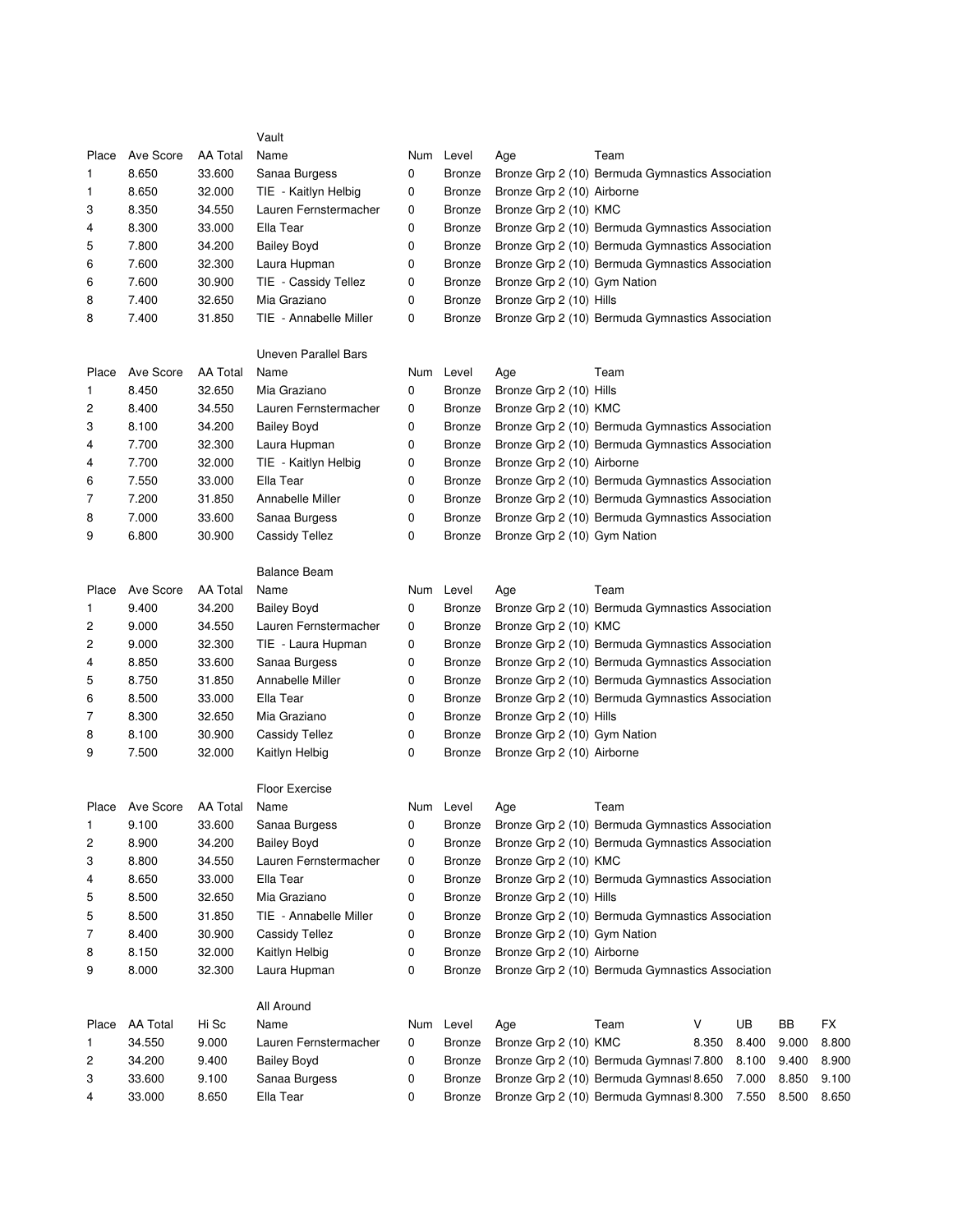| 5 | 32.650 | 8.500 | Mia Graziano     | Bronze | Bronze Grp 2 (10) Hills                                   | 7.400 8.450 8.300 8.500 |  |
|---|--------|-------|------------------|--------|-----------------------------------------------------------|-------------------------|--|
| 6 | 32.300 | 9.000 | Laura Hupman     | Bronze | Bronze Grp 2 (10) Bermuda Gymnasi 7.600 7.700 9.000 8.000 |                         |  |
|   | 32.000 | 8.650 | Kaitlyn Helbig   | Bronze | Bronze Grp 2 (10) Airborne                                | 8.650 7.700 7.500 8.150 |  |
| 8 | 31.850 | 8.750 | Annabelle Miller | Bronze | Bronze Grp 2 (10) Bermuda Gymnasi 7.400 7.200 8.750 8.500 |                         |  |
| 9 | 30.900 | 8.400 | Cassidy Tellez   | Bronze | Bronze Grp 2 (10) Gym Nation                              | 7.600 6.800 8.100 8.400 |  |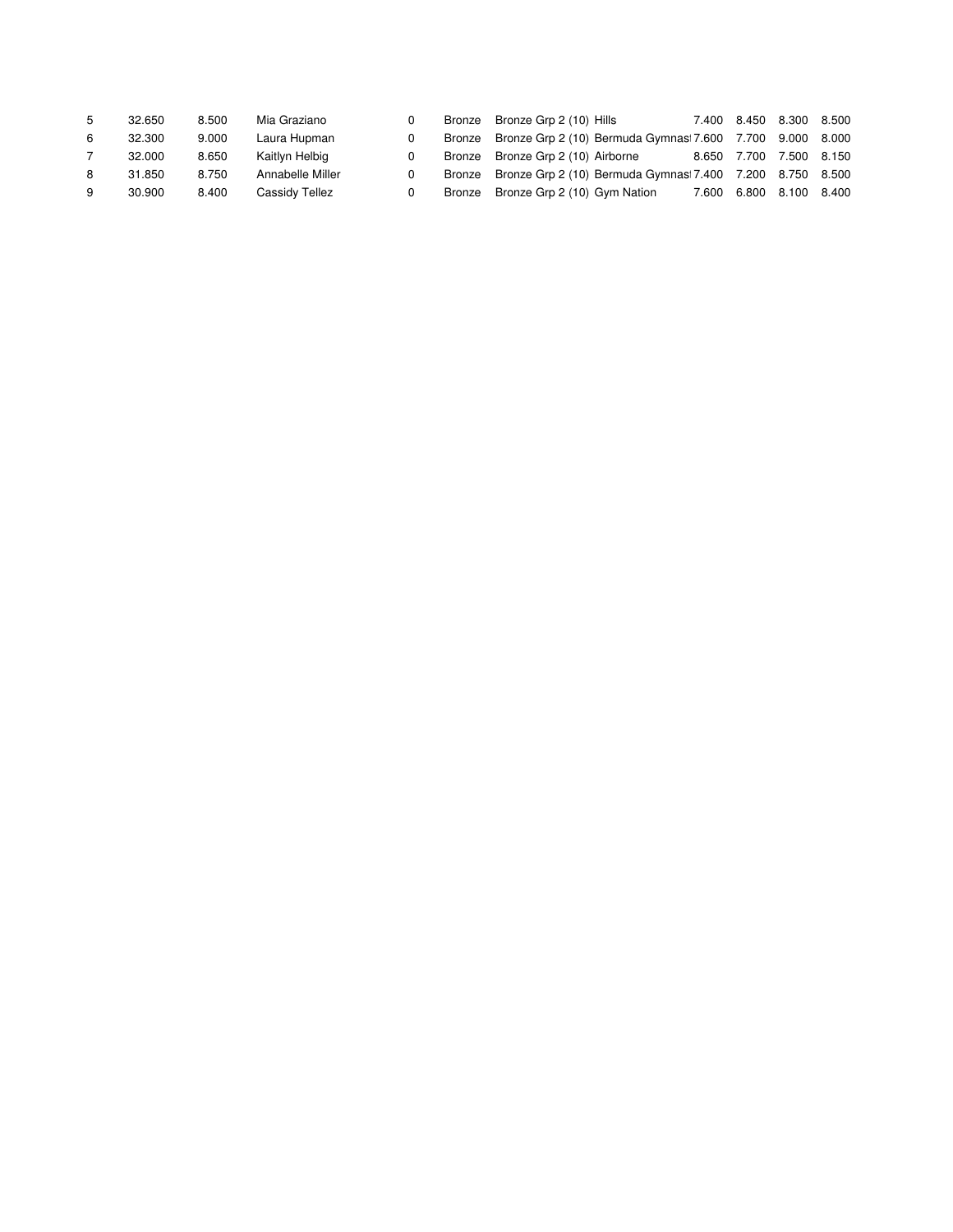|                |           |                 | Vault                       |   |               |                                                                    |
|----------------|-----------|-----------------|-----------------------------|---|---------------|--------------------------------------------------------------------|
| Place          | Ave Score | AA Total        | Name                        |   | Num Level     | Team<br>Age                                                        |
| 1              | 8.700     | 33.100          | Brianna Ray                 | 0 | <b>Bronze</b> | Bronze Grp 3 (11- Bermuda Gymnastics Association                   |
| 2              | 8.600     | 34.400          | Amari Trott                 | 0 | Bronze        | Bronze Grp 3 (11- Bermuda Gymnastics Association                   |
| 3              | 8.300     | 33.050          | <b>Courtney Metee</b>       | 0 | <b>Bronze</b> | Bronze Grp 3 (11- KMC                                              |
| 4              | 7.900     | 29.150          | Catherine Kelleher          | 0 | <b>Bronze</b> | Bronze Grp 3 (11- Hills                                            |
| 5              | 7.700     | 30.300          | Mya Furbert-Jacobs          | 0 | <b>Bronze</b> | Bronze Grp 3 (11 - Bermuda Gymnastics Association                  |
| 6              | 7.500     | 32.750          | Carly Rutledge              | 0 | Bronze        | Bronze Grp 3 (11- KMC                                              |
| 7              | 7.400     | 31.550          | Larissa Leach               | 0 | <b>Bronze</b> | Bronze Grp 3 (11- KMC                                              |
|                |           |                 | <b>Uneven Parallel Bars</b> |   |               |                                                                    |
| Place          | Ave Score | AA Total        | Name                        |   | Num Level     | Team<br>Age                                                        |
| 1              | 8.500     | 34.400          | Amari Trott                 | 0 | <b>Bronze</b> | Bronze Grp 3 (11- Bermuda Gymnastics Association                   |
| $\overline{c}$ | 8.050     | 32.750          | Carly Rutledge              | 0 | Bronze        | Bronze Grp 3 (11- KMC                                              |
| 3              | 7.900     | 31.550          | Larissa Leach               | 0 | <b>Bronze</b> | Bronze Grp 3 (11- KMC                                              |
| 4              | 7.850     | 33.050          | <b>Courtney Metee</b>       | 0 | <b>Bronze</b> | Bronze Grp 3 (11- KMC                                              |
| 5              | 7.300     | 30.300          | Mya Furbert-Jacobs          | 0 | <b>Bronze</b> | Bronze Grp 3 (11 - Bermuda Gymnastics Association                  |
| 6              | 6.800     | 33.100          | Brianna Ray                 | 0 | <b>Bronze</b> | Bronze Grp 3 (11 - Bermuda Gymnastics Association                  |
| 7              | 6.750     | 29.150          | <b>Catherine Kelleher</b>   | 0 | Bronze        | Bronze Grp 3 (11- Hills                                            |
|                |           |                 | <b>Balance Beam</b>         |   |               |                                                                    |
| Place          | Ave Score | <b>AA Total</b> | Name                        |   | Num Level     | Team<br>Age                                                        |
| 1              | 9.000     | 33.100          | Brianna Ray                 | 0 | <b>Bronze</b> | Bronze Grp 3 (11- Bermuda Gymnastics Association                   |
| 2              | 8.700     | 32.750          | Carly Rutledge              | 0 | <b>Bronze</b> | Bronze Grp 3 (11- KMC                                              |
| 3              | 8.500     | 34.400          | Amari Trott                 | 0 | <b>Bronze</b> | Bronze Grp 3 (11 - Bermuda Gymnastics Association                  |
| 4              | 8.450     | 31.550          | Larissa Leach               | 0 | <b>Bronze</b> | Bronze Grp 3 (11 - KMC                                             |
| 5              | 8.300     | 33.050          | <b>Courtney Mettee</b>      | 0 | <b>Bronze</b> | Bronze Grp 3 (11- KMC                                              |
| 6              | 7.400     | 30.300          | Mya Furbert-Jacobs          | 0 | <b>Bronze</b> | Bronze Grp 3 (11- Bermuda Gymnastics Association                   |
| 7              | 6.400     | 29.150          | <b>Catherine Kelleher</b>   | 0 | <b>Bronze</b> | Bronze Grp 3 (11- Hills                                            |
|                |           |                 | <b>Floor Exercise</b>       |   |               |                                                                    |
| Place          | Ave Score | AA Total        | Name                        |   | Num Level     | Team<br>Age                                                        |
| 1              | 8.800     | 34.400          | Amari Trott                 | 0 | <b>Bronze</b> | Bronze Grp 3 (11- Bermuda Gymnastics Association                   |
| $\overline{c}$ | 8.600     | 33.100          | Brianna Ray                 | 0 | <b>Bronze</b> | Bronze Grp 3 (11 - Bermuda Gymnastics Association                  |
| 2              | 8.600     | 33.050          | TIE - Courtney Metee        | 0 | <b>Bronze</b> | Bronze Grp 3 (11- KMC                                              |
| 4              | 8.500     | 32.750          | Carly Rutledge              | 0 | <b>Bronze</b> | Bronze Grp 3 (11- KMC                                              |
| 5              | 8.100     | 29.150          | <b>Catherine Kelleher</b>   | 0 | Bronze        | Bronze Grp 3 (11- Hills                                            |
| 6              | 7.900     | 30.300          | Mya Furbert-Jacobs          | 0 | Bronze        | Bronze Grp 3 (11- Bermuda Gymnastics Association                   |
| 7              | 7.800     | 31.550          | Larissa Leach               | 0 |               | Bronze Bronze Grp 3 (11- KMC                                       |
|                |           |                 | All Around                  |   |               |                                                                    |
| Place          | AA Total  | Hi Sc           | Name                        |   | Num Level     | UB<br>Team<br>V<br>BB<br><b>FX</b><br>Age                          |
| 1              | 34.400    | 8.800           | Amari Trott                 | 0 | <b>Bronze</b> | Bronze Grp 3 (11- Bermuda Gymnasi 8.600<br>8.500<br>8.800<br>8.500 |
| 2              | 33.100    | 9.000           | Brianna Ray                 | 0 | <b>Bronze</b> | Bronze Grp 3 (11- Bermuda Gymnas 8.700<br>6.800<br>9.000<br>8.600  |
| 3              | 33.050    | 8.600           | <b>Courtney Metee</b>       | 0 | <b>Bronze</b> | 8.600<br>Bronze Grp 3 (11- KMC<br>8.300<br>7.850<br>8.300          |
| 4              | 32.750    | 8.700           | Carly Rutledge              | 0 | <b>Bronze</b> | Bronze Grp 3 (11- KMC<br>8.050<br>8.500<br>7.500<br>8.700          |
| 5              | 31.550    | 8.450           | Larissa Leach               | 0 | <b>Bronze</b> | Bronze Grp 3 (11- KMC<br>7.900<br>8.450<br>7.800<br>7.400          |
| 6              | 30.300    | 7.900           | Mya Furbert-Jacobs          | 0 | <b>Bronze</b> | Bronze Grp 3 (11- Bermuda Gymnasi 7.700<br>7.300<br>7.400<br>7.900 |
| 7              | 29.150    | 8.100           | Catherine Kelleher          | 0 | Bronze        | 6.750<br>Bronze Grp 3 (11- Hills<br>6.400<br>8.100<br>7.900        |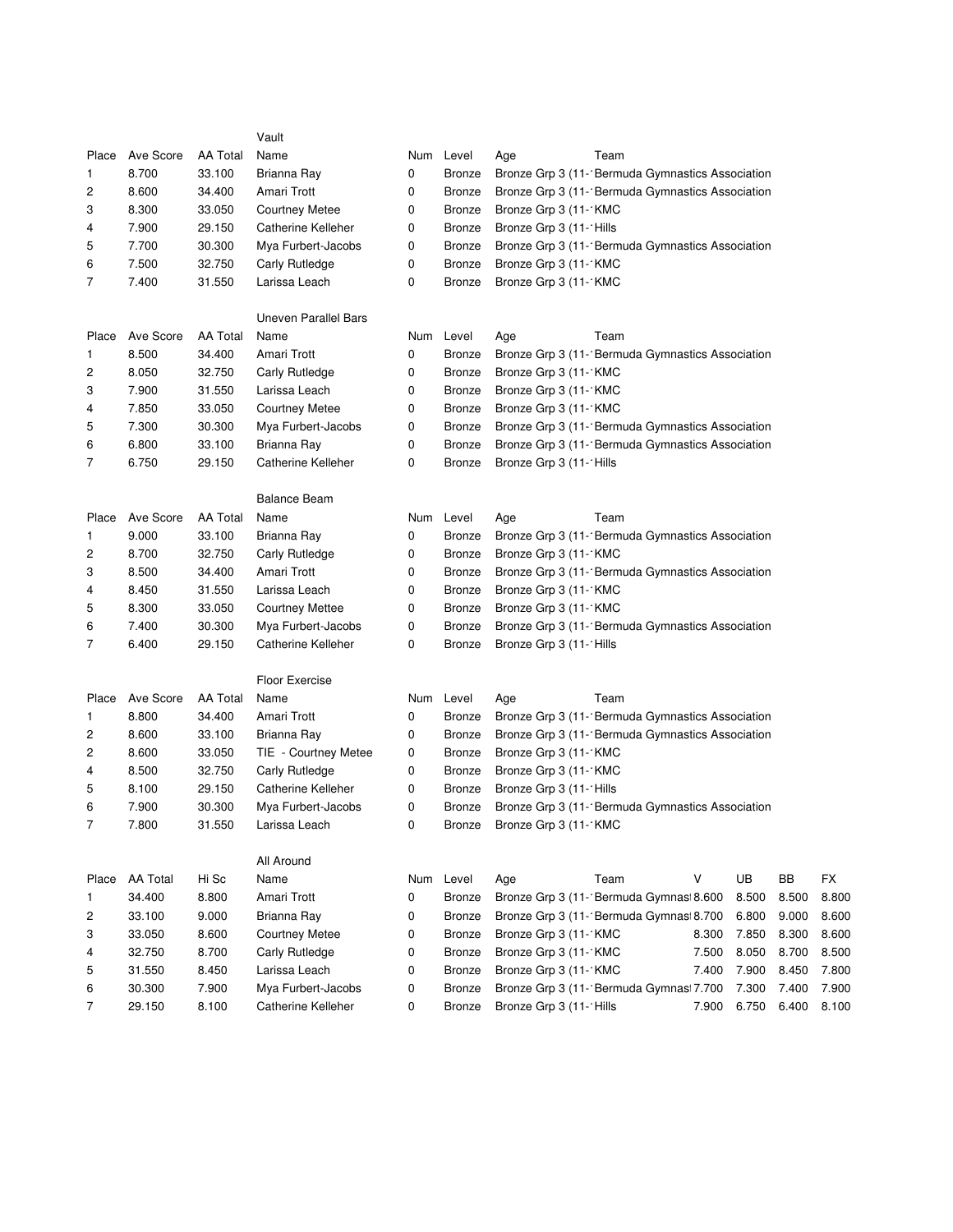|       |           |          | Vault                       |   |               |                                                         |                                                  |       |       |       |       |
|-------|-----------|----------|-----------------------------|---|---------------|---------------------------------------------------------|--------------------------------------------------|-------|-------|-------|-------|
| Place | Ave Score | AA Total | Name                        |   | Num Level     | Age                                                     | Team                                             |       |       |       |       |
| 1     | 8.700     | 22.600   | Kayode George               | 0 | <b>Bronze</b> |                                                         | Bronze Grp 4 (12- Bermuda Gymnastics Association |       |       |       |       |
| 2     | 8.550     | 33.800   | Mel Scholfield              | 0 | Bronze        | Bronze Grp 4 (12- Hills                                 |                                                  |       |       |       |       |
| 3     | 8.500     | 30.850   | Kayla Hixon                 | 0 | <b>Bronze</b> | Bronze Grp 4 (12- Atlhletic Arts                        |                                                  |       |       |       |       |
| 4     | 8.150     | 32.450   | Daria Symonds               | 0 | <b>Bronze</b> |                                                         | Bronze Grp 4 (12- Bermuda Gymnastics Association |       |       |       |       |
| 5     | 8.100     | 30.950   | Samantha Melone             | 0 | <b>Bronze</b> | Bronze Grp 4 (12- Hills                                 |                                                  |       |       |       |       |
| 5     | 8.100     | 24.800   | TIE - Racquel Anicette      | 0 | <b>Bronze</b> | Bronze Grp 4 (12- Atlhletic Arts                        |                                                  |       |       |       |       |
| 7     | 7.800     | 32.850   | Kira Sundberg               | 0 | <b>Bronze</b> | Bronze Grp 4 (12- Hills                                 |                                                  |       |       |       |       |
| 8     | 7.350     | 30.750   | Holly Wakely                | 0 | <b>Bronze</b> |                                                         | Bronze Grp 4 (12- Bermuda Gymnastics Association |       |       |       |       |
|       |           |          |                             |   |               |                                                         |                                                  |       |       |       |       |
|       |           |          | <b>Uneven Parallel Bars</b> |   |               |                                                         |                                                  |       |       |       |       |
| Place | Ave Score | AA Total | Name                        |   | Num Level     | Age                                                     | Team                                             |       |       |       |       |
| 1     | 8.050     | 32.850   | Kira Sundberg               | 0 | Bronze        | Bronze Grp 4 (12- Hills                                 |                                                  |       |       |       |       |
| 2     | 7.850     | 30.950   | Samantha Melone             | 0 | <b>Bronze</b> | Bronze Grp 4 (12- Hills                                 |                                                  |       |       |       |       |
| 3     | 7.650     | 30.850   | Kayla Hixon                 | 0 | <b>Bronze</b> | Bronze Grp 4 (12- Atlhletic Arts                        |                                                  |       |       |       |       |
| 4     | 7.550     | 33.800   | Mel Scholfield              | 0 | Bronze        | Bronze Grp 4 (12- Hills                                 |                                                  |       |       |       |       |
| 5     | 6.700     | 32.450   | Daria Symonds               | 0 | <b>Bronze</b> |                                                         | Bronze Grp 4 (12- Bermuda Gymnastics Association |       |       |       |       |
| 6     | 6.350     | 30.750   | <b>Holly Wakely</b>         | 0 | <b>Bronze</b> |                                                         | Bronze Grp 4 (12- Bermuda Gymnastics Association |       |       |       |       |
| 7     | 0.000     | 24.800   | Racquel Anicette            | 0 | <b>Bronze</b> | Bronze Grp 4 (12- Atlhletic Arts                        |                                                  |       |       |       |       |
| 7     | 0.000     | 22.600   | TIE - Kayode George         | 0 | Bronze        |                                                         | Bronze Grp 4 (12- Bermuda Gymnastics Association |       |       |       |       |
|       |           |          |                             |   |               |                                                         |                                                  |       |       |       |       |
|       |           |          | <b>Balance Beam</b>         |   |               |                                                         |                                                  |       |       |       |       |
| Place | Ave Score | AA Total | Name                        |   | Num Level     | Age                                                     | Team                                             |       |       |       |       |
| 1     | 8.850     | 30.750   | Holly Wakely                | 0 | <b>Bronze</b> |                                                         | Bronze Grp 4 (12- Bermuda Gymnastics Association |       |       |       |       |
| 2     | 8.550     | 32.450   | Daria Symonds               | 0 | <b>Bronze</b> |                                                         | Bronze Grp 4 (12- Bermuda Gymnastics Association |       |       |       |       |
| 3     | 8.400     | 33.800   | Mel Scholfield              | 0 | <b>Bronze</b> | Bronze Grp 4 (12- Hills                                 |                                                  |       |       |       |       |
| 3     | 8.400     | 32.850   | TIE - Kira Sundberg         | 0 | <b>Bronze</b> | Bronze Grp 4 (12- Hills                                 |                                                  |       |       |       |       |
| 5     | 7.700     | 24.800   | Racquel Anicette            | 0 | <b>Bronze</b> | Bronze Grp 4 (12- Atlhletic Arts                        |                                                  |       |       |       |       |
| 6     | 7.300     | 30.950   | Samantha Melone             | 0 | <b>Bronze</b> | Bronze Grp 4 (12- Hills                                 |                                                  |       |       |       |       |
| 7     | 6.500     | 30.850   | Kayla Hixon                 | 0 | <b>Bronze</b> | Bronze Grp 4 (12- Atlhletic Arts                        |                                                  |       |       |       |       |
| 8     | 5         | 22.600   | Kayode George               | 0 | <b>Bronze</b> |                                                         | Bronze Grp 4 (12- Bermuda Gymnastics Association |       |       |       |       |
|       |           |          |                             |   |               |                                                         |                                                  |       |       |       |       |
|       |           |          | Floor Exercise              |   |               |                                                         |                                                  |       |       |       |       |
| Place | Ave Score | AA Total | Name                        |   | Num Level     | Age                                                     | Team                                             |       |       |       |       |
| 1     | 9.300     | 33.800   | Mel Scholfield              | 0 | Bronze        | Bronze Grp 4 (12- Hills                                 |                                                  |       |       |       |       |
| 2     | 9.050     | 32.450   | Daria Symonds               | 0 | <b>Bronze</b> |                                                         | Bronze Grp 4 (12- Bermuda Gymnastics Association |       |       |       |       |
| 3     | 9.000     | 24.800   | Racquel Anicette            | 0 | Bronze        | Bronze Grp 4 (12- Atlhletic Arts                        |                                                  |       |       |       |       |
| 4     | 8.900     | 22.600   | Kayode George               | 0 |               | Bronze Bronze Grp 4 (12- Bermuda Gymnastics Association |                                                  |       |       |       |       |
| 5     | 8.600     | 32.850   | Kira Sundberg               | 0 | Bronze        | Bronze Grp 4 (12- Hills                                 |                                                  |       |       |       |       |
| 6     | 8.200     | 30.850   | Kayla Hixon                 | 0 | <b>Bronze</b> | Bronze Grp 4 (12- Atlhletic Arts                        |                                                  |       |       |       |       |
| 6     | 8.200     | 30.750   | TIE - Holly Wakely          | 0 | <b>Bronze</b> |                                                         | Bronze Grp 4 (12- Bermuda Gymnastics Association |       |       |       |       |
| 8     | 7.700     | 30.950   | Samantha Melone             | 0 | <b>Bronze</b> | Bronze Grp 4 (12- Hills                                 |                                                  |       |       |       |       |
|       |           |          |                             |   |               |                                                         |                                                  |       |       |       |       |
|       |           |          | All Around                  |   |               |                                                         |                                                  |       |       |       |       |
| Place | AA Total  | Hi Sc    | Name                        |   | Num Level     | Age                                                     | Team                                             | V     | UB    | BB    | FX    |
| 1     | 33.800    | 9.300    | Mel Scholfield              | 0 | Bronze        | Bronze Grp 4 (12- Hills                                 |                                                  | 8.550 | 7.550 | 8.400 | 9.300 |
| 2     | 32.850    | 8.600    | Kira Sundberg               | 0 | <b>Bronze</b> | Bronze Grp 4 (12- Hills                                 |                                                  | 7.800 | 8.050 | 8.400 | 8.600 |
| 3     | 32.450    | 9.050    | Daria Symonds               | 0 | <b>Bronze</b> |                                                         | Bronze Grp 4 (12- Bermuda Gymnas 8.150           |       | 6.700 | 8.550 | 9.050 |
| 4     | 30.950    | 8.100    | Samantha Melone             | 0 | <b>Bronze</b> | Bronze Grp 4 (12- Hills                                 |                                                  | 8.100 | 7.850 | 7.300 | 7.700 |
| 5     | 30.850    | 8.500    | Kayla Hixon                 | 0 | <b>Bronze</b> | Bronze Grp 4 (12- Atlhletic Arts                        |                                                  | 8.500 | 7.650 | 6.500 | 8.200 |
| 6     | 30.750    | 8.850    | Holly Wakely                | 0 | <b>Bronze</b> |                                                         | Bronze Grp 4 (12- Bermuda Gymnas 7.350           |       | 6.350 | 8.850 | 8.200 |
| 7     | 24.800    | 9.000    | Racquel Anicette            | 0 | <b>Bronze</b> | Bronze Grp 4 (12- Atlhletic Arts                        |                                                  | 8.100 | 0.000 | 7.700 | 9.000 |
| 8     | 22.600    | 8.900    | Kayode George               | 0 | Bronze        |                                                         | Bronze Grp 4 (12- Bermuda Gymnas 8.700           |       | 0.000 | 5.000 | 8.900 |
|       |           |          |                             |   |               |                                                         |                                                  |       |       |       |       |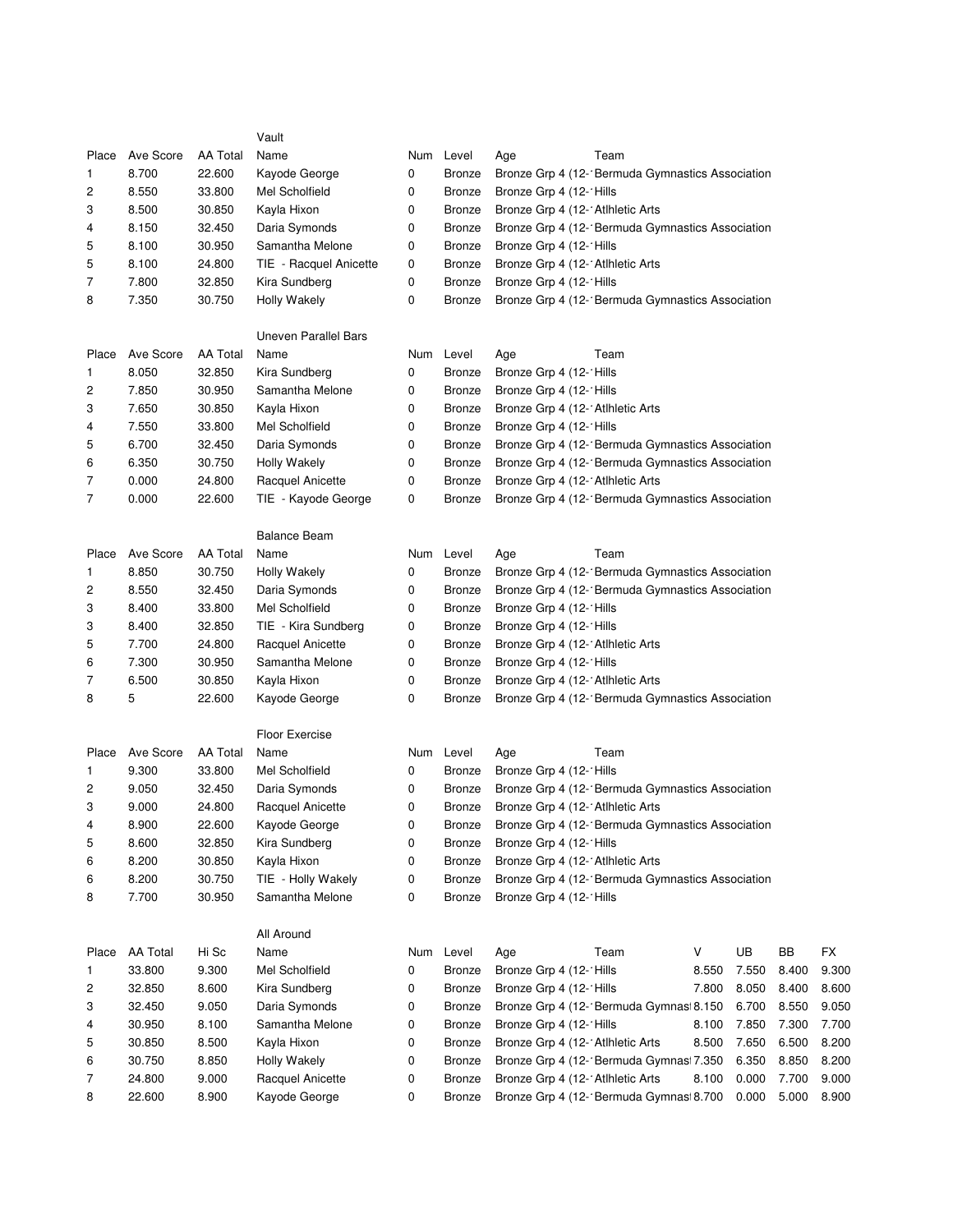|       |                 |                 | Vault                 |        |           |                                |                                                    |   |    |           |    |
|-------|-----------------|-----------------|-----------------------|--------|-----------|--------------------------------|----------------------------------------------------|---|----|-----------|----|
| Place | Ave Score       | <b>AA Total</b> | Name                  |        | Num Level | Age                            | Team                                               |   |    |           |    |
| 1     | 9.050           | 31.450          | Anya Hunderuk         | 0      | Silver    | Silver Grp 2 (9-12) KMC        |                                                    |   |    |           |    |
| 2     | 9.000           | 34.250          | Jezhari Talbot        | 0      | Silver    |                                | Silver Grp 2 (9-12) Bermuda Gymnastics Association |   |    |           |    |
| 3     | 8.600           | 33.350          | <b>Ashley Brule</b>   | 0      | Silver    | Silver Grp 2 (9-12) Hills      |                                                    |   |    |           |    |
| 4     | 8.450           | 32.500          | Ava Felice            | 0      | Silver    | Silver Grp 2 (9-12) Airborne   |                                                    |   |    |           |    |
| 5     | 8.400           | 32.600          | Ryan Laudenslager     | 0      | Silver    | Silver Grp 2 (9-12) Hills      |                                                    |   |    |           |    |
| 6     | 8.100           | 29.500          | Reagan Shaner         | 0      | Silver    |                                | Silver Grp 2 (9-12) Planet Gymnastics              |   |    |           |    |
| 7     | 7.500           | 28.700          | Kyra Shaner           | 0      | Silver    |                                | Silver Grp 2 (9-12) Planet Gymnastics              |   |    |           |    |
| 8     | 7.200           | 14.100          | <b>Cassidy Tellez</b> | 0      | Silver    | Silver Grp 2 (9-12) Gym Nation |                                                    |   |    |           |    |
| 9     | 6.800           | 26.900          | <b>Annalise Marr</b>  | 0      | Silver    |                                | Silver Grp 2 (9-12) Planet Gymnastics              |   |    |           |    |
| 10    | 5.000           | 24.300          | Kaya Greenland        | 0      | Silver    |                                | Silver Grp 2 (9-12) Planet Gymnastics              |   |    |           |    |
|       |                 |                 | Uneven Parallel Bars  |        |           |                                |                                                    |   |    |           |    |
| Place | Ave Score       | <b>AA Total</b> | Name                  |        | Num Level | Age                            | Team                                               |   |    |           |    |
| 1     | 8.050           | 34.250          | Jezhari Talbot        | 0      | Silver    |                                | Silver Grp 2 (9-12) Bermuda Gymnastics Association |   |    |           |    |
| 2     | 7.900           | 33.350          | <b>Ashley Brule</b>   | 0      | Silver    | Silver Grp 2 (9-12) Hills      |                                                    |   |    |           |    |
| 3     | 7.300           | 32.600          | Ryan Laudenslager     | 0      | Silver    | Silver Grp 2 (9-12) Hills      |                                                    |   |    |           |    |
| 4     | 7.150           | 32.500          | Ava Felice            | 0      | Silver    | Silver Grp 2 (9-12) Airborne   |                                                    |   |    |           |    |
| 5     | 6.700           | 31.450          | Anya Hunderuk         | 0      | Silver    | Silver Grp 2 (9-12) KMC        |                                                    |   |    |           |    |
| 6     | 6.400           | 28.700          | Kyra Shaner           | 0      | Silver    |                                | Silver Grp 2 (9-12) Planet Gymnastics              |   |    |           |    |
| 7     | 6.000           | 29.500          | Reagan Shaner         | 0      | Silver    |                                | Silver Grp 2 (9-12) Planet Gymnastics              |   |    |           |    |
| 7     | 6.000           | 24.300          | TIE - Kaya Greenland  |        | Silver    |                                | Silver Grp 2 (9-12) Planet Gymnastics              |   |    |           |    |
| 9     | 5.700           | 26.900          | <b>Annalise Marr</b>  | 0<br>0 | Silver    |                                | Silver Grp 2 (9-12) Planet Gymnastics              |   |    |           |    |
|       |                 |                 |                       |        |           | Silver Grp 2 (9-12) Gym Nation |                                                    |   |    |           |    |
| 10    | 0.000           | 14.100          | <b>Cassidy Tellez</b> | 0      | Silver    |                                |                                                    |   |    |           |    |
|       |                 |                 | <b>Balance Beam</b>   |        |           |                                |                                                    |   |    |           |    |
| Place | Ave Score       | <b>AA Total</b> | Name                  |        | Num Level | Age                            | Team                                               |   |    |           |    |
| 1     | 8.800           | 32.600          | Ryan Laudenslager     | 0      | Silver    | Silver Grp 2 (9-12) Hills      |                                                    |   |    |           |    |
| 2     | 8.700           | 34.250          | Jezhari Talbot        | 0      | Silver    |                                | Silver Grp 2 (9-12) Bermuda Gymnastics Association |   |    |           |    |
| 3     | 8.600           | 32.500          | Ava Felice            | 0      | Silver    | Silver Grp 2 (9-12) Airborne   |                                                    |   |    |           |    |
| 4     | 8.350           | 33.350          | <b>Ashley Brule</b>   | 0      | Silver    | Silver Grp 2 (9-12) Hills      |                                                    |   |    |           |    |
| 5     | 7.800           | 29.500          | Reagan Shaner         | 0      | Silver    |                                | Silver Grp 2 (9-12) Planet Gymnastics              |   |    |           |    |
| 6     | 7.200           | 26.900          | <b>Annalise Marr</b>  | 0      | Silver    |                                | Silver Grp 2 (9-12) Planet Gymnastics              |   |    |           |    |
| 7     | 7.000           | 31.450          | Anya Hunderuk         | 0      | Silver    | Silver Grp 2 (9-12) KMC        |                                                    |   |    |           |    |
| 7     | 7.000           | 28.700          | TIE - Kyra Shaner     | 0      | Silver    |                                | Silver Grp 2 (9-12) Planet Gymnastics              |   |    |           |    |
| 9     | 6.400           | 24.300          | Kaya Greenland        | 0      | Silver    |                                | Silver Grp 2 (9-12) Planet Gymnastics              |   |    |           |    |
| 10    | 0.000           | 14.100          | <b>Cassidy Tellez</b> | 0      | Silver    | Silver Grp 2 (9-12) Gym Nation |                                                    |   |    |           |    |
|       |                 |                 | <b>Floor Exercise</b> |        |           |                                |                                                    |   |    |           |    |
| Place | Ave Score       | <b>AA Total</b> | Name                  |        | Num Level | Age                            | Team                                               |   |    |           |    |
| 1     | 8.700           | 31.450          | Anya Hunderuk         | 0      | Silver    | Silver Grp 2 (9-12) KMC        |                                                    |   |    |           |    |
| 2     | 8.500           | 34.250          | Jezhari Talbot        | 0      | Silver    |                                | Silver Grp 2 (9-12) Bermuda Gymnastics Association |   |    |           |    |
| 2     | 8.500           | 33.350          | TIE - Ashley Brule    | 0      | Silver    | Silver Grp 2 (9-12) Hills      |                                                    |   |    |           |    |
| 4     | 8.300           | 32.500          | Ava Felice            | 0      | Silver    | Silver Grp 2 (9-12) Airborne   |                                                    |   |    |           |    |
| 5     | 8.100           | 32.600          | Ryan Laudenslager     | 0      | Silver    | Silver Grp 2 (9-12) Hills      |                                                    |   |    |           |    |
| 6     | 7.800           | 28.700          | Kyra Shaner           | 0      | Silver    |                                | Silver Grp 2 (9-12) Planet Gymnastics              |   |    |           |    |
| 7     | 7.600           | 29.500          | Reagan Shaner         | 0      | Silver    |                                | Silver Grp 2 (9-12) Planet Gymnastics              |   |    |           |    |
| 8     | 7.200           | 26.900          | Annalise Marr         | 0      | Silver    |                                | Silver Grp 2 (9-12) Planet Gymnastics              |   |    |           |    |
| 9     | 6.900           | 24.300          | Kaya Greenland        | 0      | Silver    |                                | Silver Grp 2 (9-12) Planet Gymnastics              |   |    |           |    |
| 9     | 6.900           | 14.100          | TIE - Cassidy Tellez  | 0      | Silver    | Silver Grp 2 (9-12) Gym Nation |                                                    |   |    |           |    |
|       |                 |                 | All Around            |        |           |                                |                                                    |   |    |           |    |
| Place | <b>AA Total</b> | Hi Sc           | Name                  |        | Num Level | Age                            | Team                                               | V | UB | <b>BB</b> | FX |
|       |                 |                 |                       |        |           |                                |                                                    |   |    |           |    |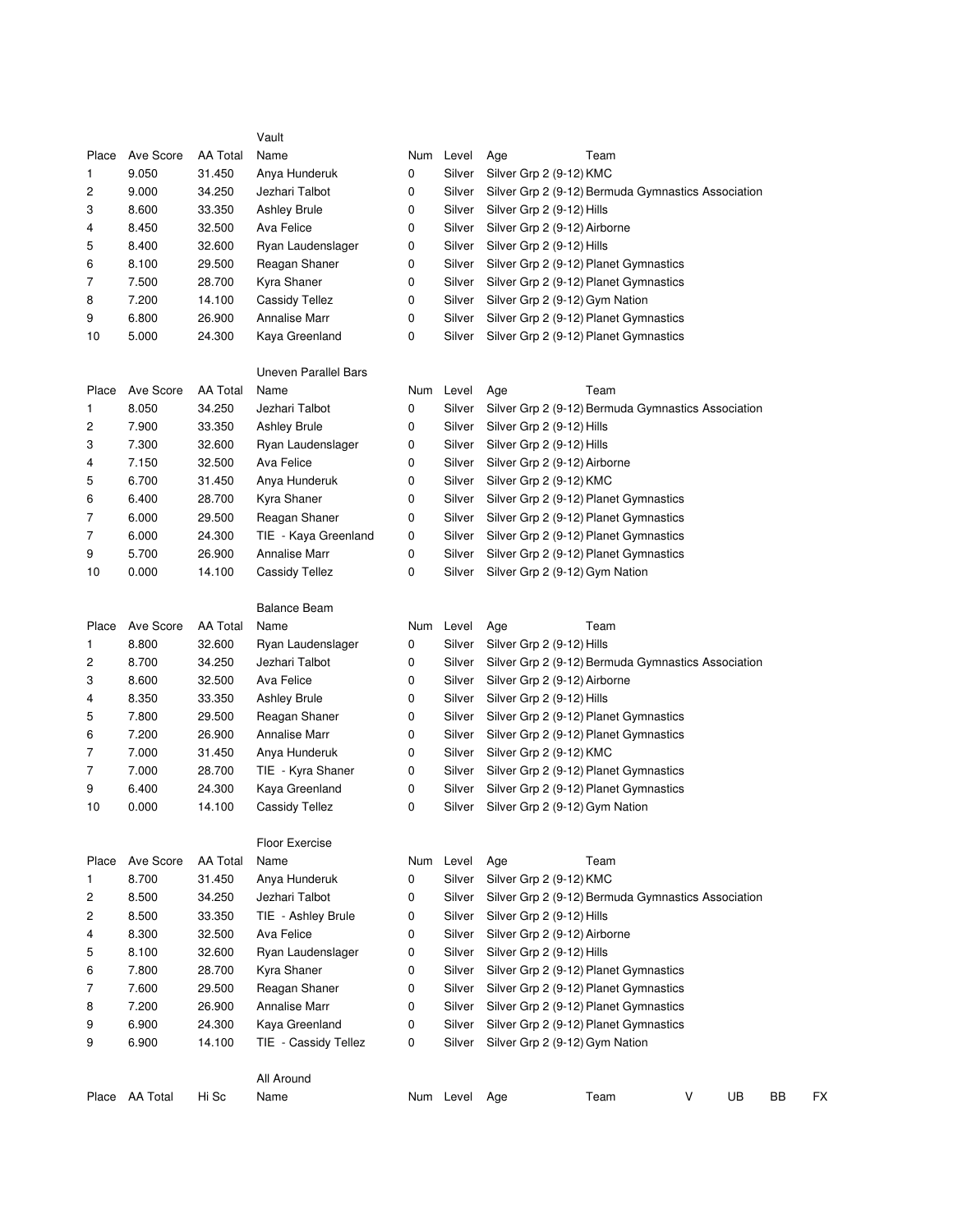|                | 34.250 | 9.000 | Jezhari Talbot      | 0 | Silver | Silver Grp 2 (9-12) Bermuda Gymnas 9.000 8.050 8.700 8.500    |       |                   |       |       |
|----------------|--------|-------|---------------------|---|--------|---------------------------------------------------------------|-------|-------------------|-------|-------|
| $\overline{2}$ | 33.350 | 8.600 | <b>Ashley Brule</b> | 0 | Silver | Silver Grp 2 (9-12) Hills                                     | 8.600 | 7.900             | 8.350 | 8.500 |
| 3              | 32.600 | 8.800 | Ryan Laudenslager   | 0 | Silver | Silver Grp 2 (9-12) Hills                                     | 8.400 | 7.300             | 8.800 | 8.100 |
| 4              | 32.500 | 8.600 | Ava Felice          | 0 | Silver | Silver Grp 2 (9-12) Airborne                                  | 8.450 | 7.150 8.600 8.300 |       |       |
| 5              | 31.450 | 9.050 | Anya Hunderuk       | 0 | Silver | Silver Grp 2 (9-12) KMC                                       | 9.050 | 6.700             | 7.000 | 8.700 |
| 6              | 29.500 | 8.100 | Reagan Shaner       | 0 | Silver | Silver Grp 2 (9-12) Planet Gymnastics 8.100 6.000 7.800       |       |                   |       | 7.600 |
| 7              | 28.700 | 7.800 | Kyra Shaner         | 0 | Silver | Silver Grp 2 (9-12) Planet Gymnastics 7.500 6.400 7.000 7.800 |       |                   |       |       |
| 8              | 26.900 | 7.200 | Annalise Marr       | 0 | Silver | Silver Grp 2 (9-12) Planet Gymnastics 6.800                   |       | 5.700 7.200 7.200 |       |       |
| 9              | 24.300 | 6.900 | Kaya Greenland      | 0 | Silver | Silver Grp 2 (9-12) Planet Gymnastics 5.000                   |       | 6.000 6.400       |       | 6.900 |
| 10             | 14.100 | 7.200 | Cassidy Tellez      | 0 | Silver | Silver Grp 2 (9-12) Gym Nation                                | 7.200 | 0.000             | 0.000 | 6.900 |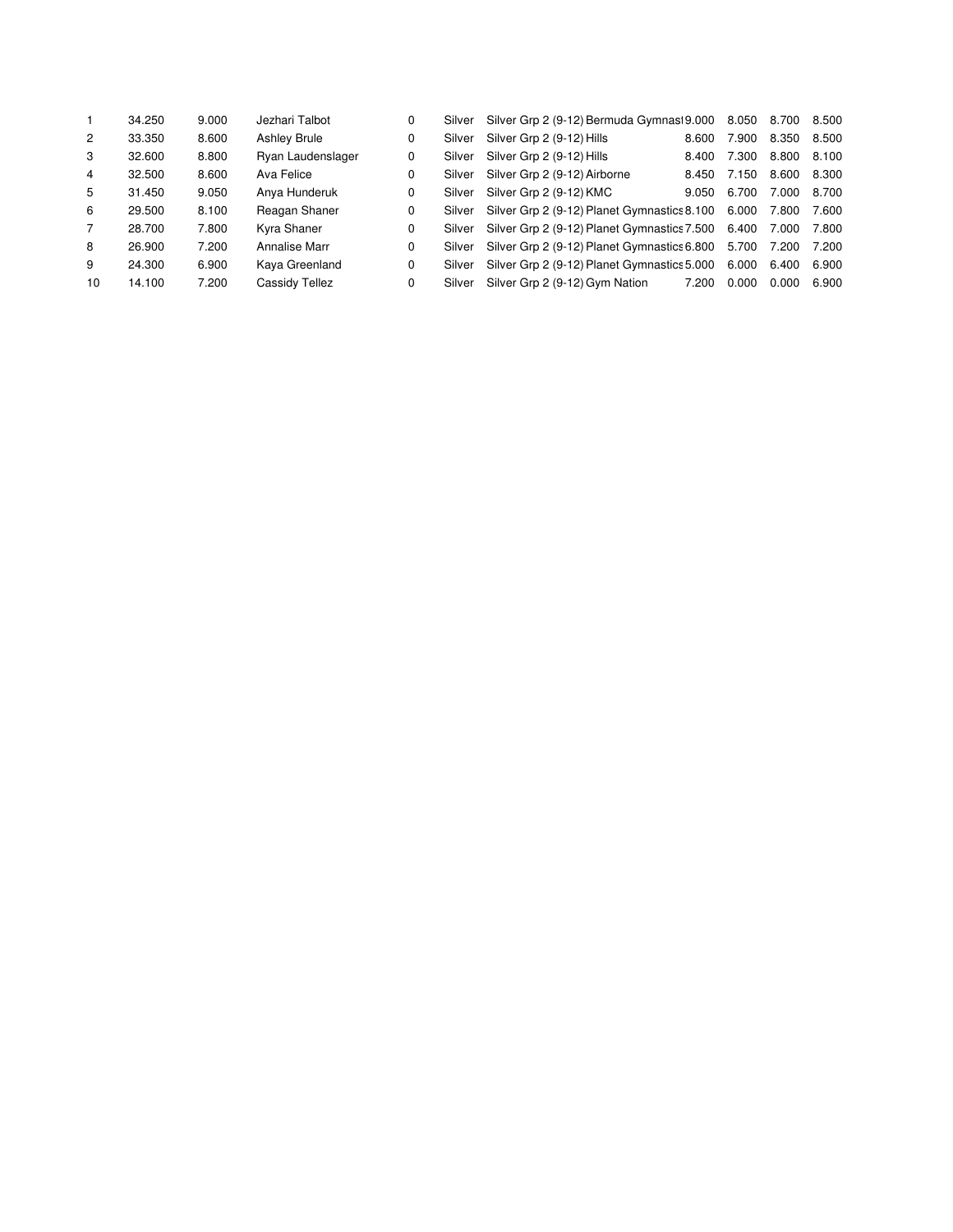|       |           |                 | Vault                       |   |           |                                                    |
|-------|-----------|-----------------|-----------------------------|---|-----------|----------------------------------------------------|
| Place | Ave Score | <b>AA Total</b> | Name                        |   | Num Level | Team<br>Age                                        |
| 1     | 9.000     | 33.300          | Karissa Isaac               | 0 | Silver    | Silver Grp 3 (13-14 Atlhletic Arts                 |
| 1     | 9.000     | 32.600          | TIE - Alisha Purakayastha   | 0 | Silver    | Silver Grp 3 (13-14 Planet Gymnastics              |
| 3     | 8.950     | 35.050          | <b>Ryley Sheehan</b>        | 0 | Silver    | Silver Grp 3 (13-14 KMC                            |
| 3     | 8.950     | 33.350          | TIE - Kendra Anctil         | 0 | Silver    | Silver Grp 3 (13-14 Planet Gymnastics              |
| 3     | 8.950     | 32.200          | TIE - Gabi Sullivan         | 0 | Silver    | Silver Grp 3 (13-14 Planet Gymnastics              |
| 6     | 8.900     | 32.500          | <b>Tara Matthies</b>        | 0 | Silver    | Silver Grp 3 (13-14 Hills                          |
| 7     | 8.800     | 34.500          | <b>Trinity Wilson</b>       | 0 | Silver    | Silver Grp 3 (13-14 Bermuda Gymnastics Association |
| 8     | 8.700     | 33.800          | <b>Emily McGrade</b>        | 0 | Silver    | Silver Grp 3 (13-14 Hills                          |
| 9     | 8.500     | 32.200          | Nicole Wood                 | 0 | Silver    | Silver Grp 3 (13-14 Planet Gymnastics              |
| 10    | 8.400     | 33.000          | Justine Holt                | 0 | Silver    | Silver Grp 3 (13-14 Planet Gymnastics              |
|       |           |                 | <b>Uneven Parallel Bars</b> |   |           |                                                    |
| Place | Ave Score | AA Total        | Name                        |   | Num Level | Team<br>Age                                        |
| 1     | 8.200     | 32.450          | Sydney Grant                | 0 | Silver    | Silver Grp 3 (13-14 Hills                          |
| 2     | 8.150     | 8.150           | Adriana Petrongolo          | 0 | Silver    | Silver Grp 3 (13-14 Rainbow                        |
| 3     | 8.050     | 34.500          | <b>Trinity Wilson</b>       | 0 | Silver    | Silver Grp 3 (13-14 Bermuda Gymnastics Association |
| 4     | 7.900     | 35.050          | Ryley Sheehan               | 0 | Silver    | Silver Grp 3 (13-14 KMC                            |
| 5     | 7.650     | 33.350          | Kendra Anctil               | 0 | Silver    | Silver Grp 3 (13-14 Planet Gymnastics              |
| 6     | 7.050     | 33.800          | <b>Emily McGrade</b>        | 0 | Silver    | Silver Grp 3 (13-14 Hills                          |
| 6     | 7.050     | 33.000          | TIE - Justine Holt          | 0 | Silver    | Silver Grp 3 (13-14 Planet Gymnastics              |
| 8     | 7.000     | 32.500          | <b>Tara Matthies</b>        | 0 | Silver    | Silver Grp 3 (13-14 Hills                          |
| 9     | 6.750     | 33.300          | Karissa Isaac               | 0 | Silver    | Silver Grp 3 (13-14 Atlhletic Arts                 |
| 9     | 6.750     | 32.200          | TIE - Gabi Sullivan         | 0 | Silver    | Silver Grp 3 (13-14 Planet Gymnastics              |
| 9     | 6.750     | 31.600          | TIE - Olivia Donahue        | 0 | Silver    | Silver Grp 3 (13-14 Planet Gymnastics              |
|       |           |                 |                             |   |           |                                                    |
|       |           |                 | <b>Balance Beam</b>         |   |           |                                                    |
| Place | Ave Score | <b>AA Total</b> | Name                        |   | Num Level | Age<br>Team                                        |
| 1     | 9.200     | 33.800          | <b>Emily McGrade</b>        | 0 | Silver    | Silver Grp 3 (13-14 Hills                          |
| 2     | 8.900     | 35.050          | <b>Ryley Sheehan</b>        | 0 | Silver    | Silver Grp 3 (13-14 KMC                            |
| 3     | 8.800     | 32.200          | Nicole Wood                 | 0 | Silver    | Silver Grp 3 (13-14 Planet Gymnastics              |
| 4     | 8.650     | 33.000          | Justine Holt                | 0 | Silver    | Silver Grp 3 (13-14 Planet Gymnastics              |
| 5     | 8.550     | 34.500          | <b>Trinity Wilson</b>       | 0 | Silver    | Silver Grp 3 (13-14 Bermuda Gymnastics Association |
| 6     | 8.350     | 33.300          | Karissa Isaac               | 0 | Silver    | Silver Grp 3 (13-14 Atlhletic Arts                 |
| 7     | 8.300     | 31.600          | Olivia Donahue              | 0 | Silver    | Silver Grp 3 (13-14 Planet Gymnastics              |
| 8     | 8.100     | 32.600          | Alisha Purakayastha         | 0 | Silver    | Silver Grp 3 (13-14 Planet Gymnastics              |
| 9     | 8.000     | 33.350          | Kendra Anctil               | 0 | Silver    | Silver Grp 3 (13-14 Planet Gymnastics              |
| 9     | 8.000     | 32.500          | TIE - Tara Matthies         | 0 |           | Silver Silver Grp 3 (13-14 Hills                   |
|       |           |                 | Floor Exercise              |   |           |                                                    |
| Place | Ave Score | <b>AA Total</b> | Name                        |   | Num Level | Age<br>Team                                        |
| 1     | 9.300     | 35.050          | <b>Ryley Sheehan</b>        | 0 | Silver    | Silver Grp 3 (13-14 KMC                            |
| 2     | 9.200     | 33.300          | Karissa Isaac               | 0 | Silver    | Silver Grp 3 (13-14 Atlhletic Arts                 |
| 3     | 9.100     | 34.500          | <b>Trinity Wilson</b>       | 0 | Silver    | Silver Grp 3 (13-14 Bermuda Gymnastics Association |
| 4     | 8.900     | 33.000          | Justine Holt                | 0 | Silver    | Silver Grp 3 (13-14 Planet Gymnastics              |
| 5     | 8.850     | 33.800          | <b>Emily McGrade</b>        | 0 | Silver    | Silver Grp 3 (13-14 Hills                          |
| 6     | 8.800     | 32.600          | Alisha Purakayastha         | 0 | Silver    | Silver Grp 3 (13-14 Planet Gymnastics              |
| 7     | 8.750     | 33.350          | Kendra Anctil               | 0 | Silver    | Silver Grp 3 (13-14 Planet Gymnastics              |
| 8     | 8.700     | 32.200          | Gabi Sullivan               | 0 | Silver    | Silver Grp 3 (13-14 Planet Gymnastics              |
| 9     | 8.600     | 32.500          | <b>Tara Matthies</b>        | 0 | Silver    | Silver Grp 3 (13-14 Hills                          |

All Around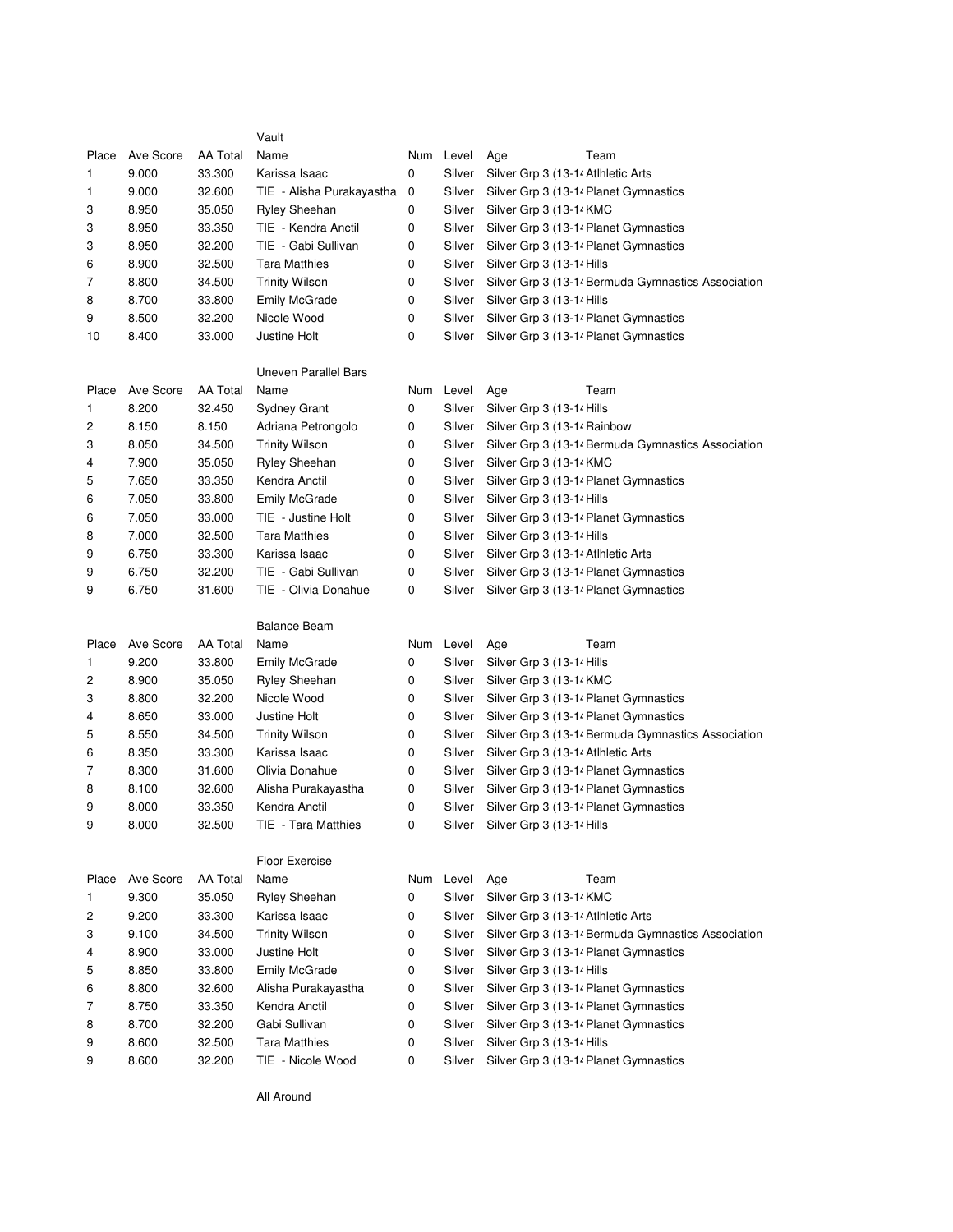| Place          | <b>AA Total</b> | Hi Sc | Name                  | <b>Num</b> | Level  | Age                                          | Team | v     | UB                | BB          | <b>FX</b> |
|----------------|-----------------|-------|-----------------------|------------|--------|----------------------------------------------|------|-------|-------------------|-------------|-----------|
| 1              | 35.050          | 9.300 | <b>Ryley Sheehan</b>  | 0          | Silver | Silver Grp 3 (13-14 KMC                      |      | 8.950 | 7.900             | 8.900       | 9.300     |
| $\mathbf{2}$   | 34.500          | 9.100 | <b>Trinity Wilson</b> | 0          | Silver | Silver Grp 3 (13-14 Bermuda Gymnasi 8.800    |      |       | 8.050             | 8.550 9.100 |           |
| 3              | 33.800          | 9.200 | <b>Emily McGrade</b>  | 0          | Silver | Silver Grp 3 (13-14 Hills                    |      | 8.700 | 7.050 9.200       |             | 8.850     |
| 4              | 33.350          | 8.950 | Kendra Anctil         | 0          | Silver | Silver Grp 3 (13-14 Planet Gymnastics 8.950) |      |       | 7.650             | 8.000 8.750 |           |
| 5              | 33.300          | 9.200 | Karissa Isaac         | 0          | Silver | Silver Grp 3 (13-14 Atlhletic Arts           |      | 9.000 | 6.750             | 8.350       | 9.200     |
| 6              | 33.000          | 8.900 | Justine Holt          | 0          | Silver | Silver Grp 3 (13-14 Planet Gymnastics 8.400  |      |       | 7.050 8.650 8.900 |             |           |
| $\overline{7}$ | 32.600          | 9.000 | Alisha Purakayastha   | 0          | Silver | Silver Grp 3 (13-14 Planet Gymnastics 9.000  |      |       | 6.700 8.100       |             | 8.800     |
| 8              | 32.500          | 8.900 | <b>Tara Matthies</b>  | 0          | Silver | Silver Grp 3 (13-14 Hills                    |      | 8.900 | 7.000             | 8.000       | 8.600     |
| 9              | 32.450          | 8.350 | <b>Sydney Grant</b>   | 0          | Silver | Silver Grp 3 (13-14 Hills                    |      | 8.200 | 8.200             | 7.700       | 8.350     |
| 10             | 32,200          | 8.950 | Gabi Sullivan         | $\Omega$   | Silver | Silver Grp 3 (13-14 Planet Gymnastics 8.950) |      |       | 6.750             | 7.800       | 8.700     |
| 10             | 32,200          | 8.800 | TIE - Nicole Wood     | 0          | Silver | Silver Grp 3 (13-14 Planet Gymnastics 8.500  |      |       | 6.300             | 8.800       | 8.600     |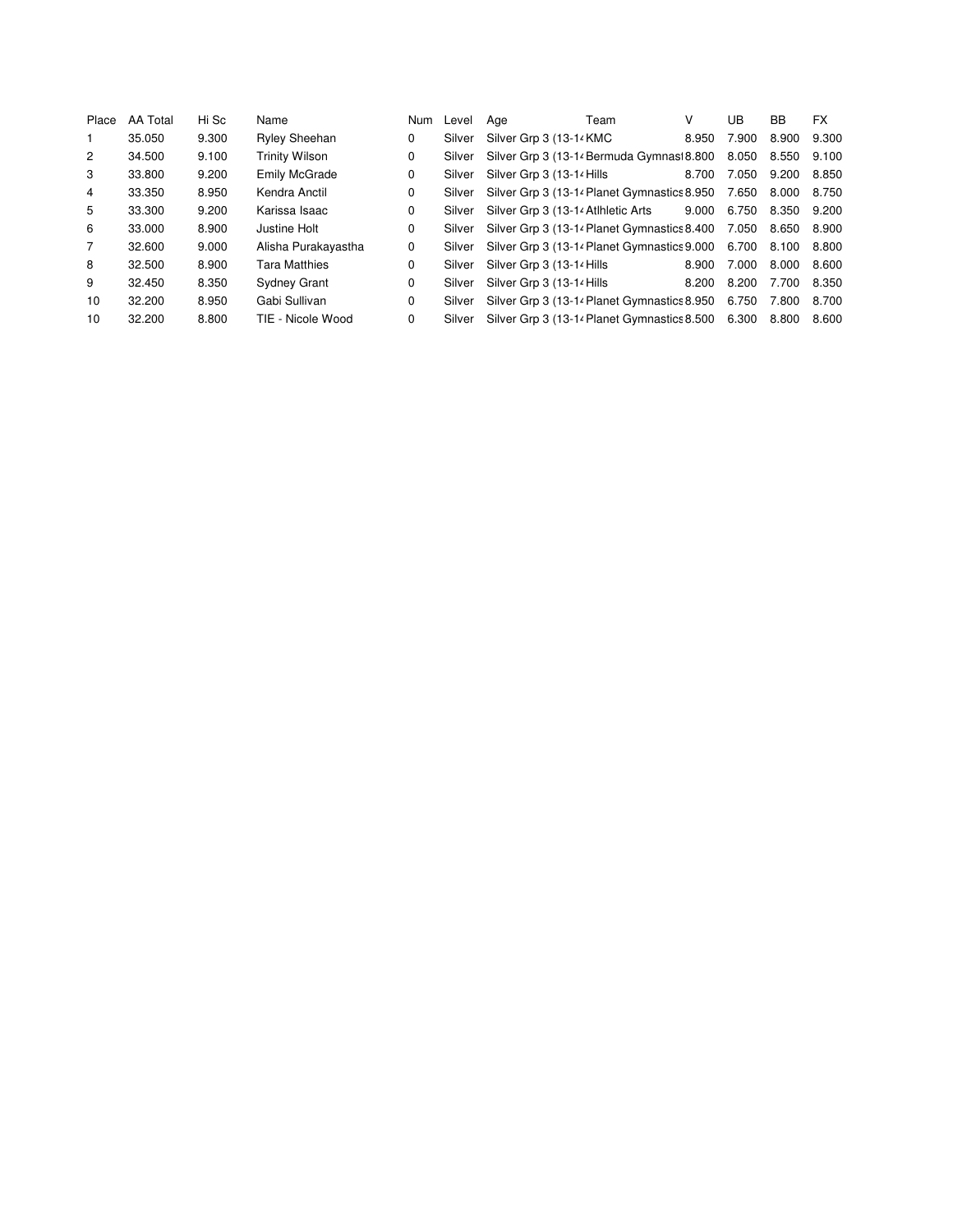|       |           |                 | Vault                       |   |           |                   |                                  |
|-------|-----------|-----------------|-----------------------------|---|-----------|-------------------|----------------------------------|
| Place | Ave Score | <b>AA Total</b> | Name                        |   | Num Level | Age               | Team                             |
| 1     | 9.200     | 33.950          | Kinae Dowling               | 0 | Silver    | Silver Grp 4 (15) | Bermuda Gymnastics Association   |
| 2     | 9.050     | 30.950          | Jessica Dejesus             | 0 | Silver    | Silver Grp 4 (15) | Apex                             |
| 3     | 8.850     | 30.550          | Kate Lastihenos             | 0 | Silver    | Silver Grp 4 (15) | Hills                            |
| 3     | 8.850     | 16.650          | TIE - Shannon Dean          | 0 | Silver    | Silver Grp 4 (15) | <b>Planet Gymnastics</b>         |
| 5     | 8.650     | 33.900          | Natalie Scheuer             | 0 | Silver    | Silver Grp 4 (15) | KMC                              |
| 6     | 8.550     | 22.900          | Nicole Palmeri              | 0 | Silver    | Silver Grp 4 (15) | Apex                             |
| 7     | 8.250     | 29.500          | Sarah Webster               | 0 | Silver    | Silver Grp 4 (15) | <b>Planet Gymnastics</b>         |
| 8     | 8.150     | 32.550          | Julia Giuricich             | 0 | Silver    | Silver Grp 4 (15) | Hills                            |
| 9     | 8.100     | 30.000          | Kristine Fusaro             | 0 | Silver    | Silver Grp 4 (15) | Hills                            |
| 10    | 7.900     | 28.000          | Alexa Kroin                 | 0 | Silver    | Silver Grp 4 (15) | <b>Planet Gymnastics</b>         |
|       |           |                 | <b>Uneven Parallel Bars</b> |   |           |                   |                                  |
| Place | Ave Score | <b>AA Total</b> | Name                        |   | Num Level | Age               | Team                             |
| 1     | 7.750     | 33.900          | Natalie Scheuer             | 0 | Silver    | Silver Grp 4 (15) | <b>KMC</b>                       |
| 2     | 7.600     | 32.550          | Julia Giuricich             | 0 | Silver    | Silver Grp 4 (15) | Hills                            |
| 3     | 7.500     | 33.950          | Kinae Dowling               | 0 | Silver    | Silver Grp 4 (15) | Bermuda Gymnastics Association   |
| 4     | 6.900     | 22.900          | Nicole Palmeri              | 0 | Silver    | Silver Grp 4 (15) | Apex                             |
| 5     | 6.750     | 28.950          | Emma Morse                  | 0 | Silver    | Silver Grp 4 (15) | <b>Planet Gymnastics</b>         |
| 6     | 6.400     | 30.550          | Kate Lastihenos             | 0 | Silver    | Silver Grp 4 (15) | Hills                            |
| 7     | 6.300     | 29.500          | Sarah Webster               | 0 | Silver    | Silver Grp 4 (15) | <b>Planet Gymnastics</b>         |
| 8     | 6.100     | 30.000          | Kristine Fusaro             | 0 | Silver    | Silver Grp 4 (15) | Hills                            |
| 9     | 5.700     | 28.000          | Alexa Kroin                 | 0 | Silver    | Silver Grp 4 (15) | <b>Planet Gymnastics</b>         |
| 10    | 5.000     | 30.950          | Jessica Dejesus             | 0 | Silver    | Silver Grp 4 (15) | Apex                             |
|       |           |                 |                             |   |           |                   |                                  |
|       |           |                 | <b>Balance Beam</b>         |   |           |                   |                                  |
| Place | Ave Score | <b>AA Total</b> | Name                        |   | Num Level | Age               | Team                             |
| 1     | 9.000     | 33.900          | Natalie Scheuer             | 0 | Silver    | Silver Grp 4 (15) | <b>KMC</b>                       |
| 2     | 8.400     | 33.950          | Kinae Dowling               | 0 | Silver    | Silver Grp 4 (15) | Bermuda Gymnastics Association   |
| 2     | 8.400     | 32.550          | TIE - Julia Giuricich       | 0 | Silver    | Silver Grp 4 (15) | Hills                            |
| 2     | 8.400     | 30.950          | TIE - Jessica Dejesus       | 0 | Silver    | Silver Grp 4 (15) | Apex                             |
| 5     | 7.800     | 30.000          | Kristine Fusaro             | 0 | Silver    | Silver Grp 4 (15) | Hills                            |
| 5     | 7.800     | 16.650          | TIE - Shannon Dean          | 0 | Silver    | Silver Grp 4 (15) | <b>Planet Gymnastics</b>         |
| 7     | 7.450     | 22.900          | Nicole Palmeri              | 0 | Silver    | Silver Grp 4 (15) | Apex                             |
| 8     | 7.400     | 28.000          | Alexa Kroin                 | 0 | Silver    | Silver Grp 4 (15) | <b>Planet Gymnastics</b>         |
| 9     | 7.200     | 30.550          | Kate Lastihenos             | 0 | Silver    | Silver Grp 4 (15) | Hills                            |
| 9     | 7.200     | 28.950          | TIE - Emma Morse            | 0 | Silver    | Silver Grp 4 (15) | <b>Planet Gymnastics</b>         |
|       |           |                 | <b>Floor Exercise</b>       |   |           |                   |                                  |
| Place | Ave Score | <b>AA Total</b> | Name                        |   | Num Level | Age               | Team                             |
| 1     | 8.850     | 33.950          | Kinae Dowling               | 0 | Silver    | Silver Grp 4 (15) | Bermuda Gymnastics Association   |
| 2     | 8.500     | 33.900          | Natalie Scheuer             | 0 | Silver    | Silver Grp 4 (15) | KMC                              |
| 2     | 8.500     | 30.950          | TIE - Jessica Dejesus       | 0 | Silver    | Silver Grp 4 (15) | Apex                             |
| 4     | 8.400     | 32.550          | Julia Giuricich             | 0 | Silver    | Silver Grp 4 (15) | Hills                            |
| 5     | 8.150     | 29.500          | Sarah Webster               | 0 | Silver    | Silver Grp 4 (15) | <b>Planet Gymnastics</b>         |
| 6     | 8.100     | 30.550          | Kate Lastihenos             | 0 | Silver    | Silver Grp 4 (15) | Hills                            |
| 7     | 8.000     | 30.000          | Kristine Fusaro             | 0 | Silver    | Silver Grp 4 (15) | Hills                            |
| 8     | 7.200     | 28.950          | Emma Morse                  | 0 | Silver    | Silver Grp 4 (15) | <b>Planet Gymnastics</b>         |
| 9     | 7.000     | 28.000          | Alexa Kroin                 | 0 | Silver    | Silver Grp 4 (15) | <b>Planet Gymnastics</b>         |
| 10    | 0.000     | 22.900          | Nicole Palmeri              | 0 | Silver    | Silver Grp 4 (15) | Apex<br><b>Planet Gymnastics</b> |

All Around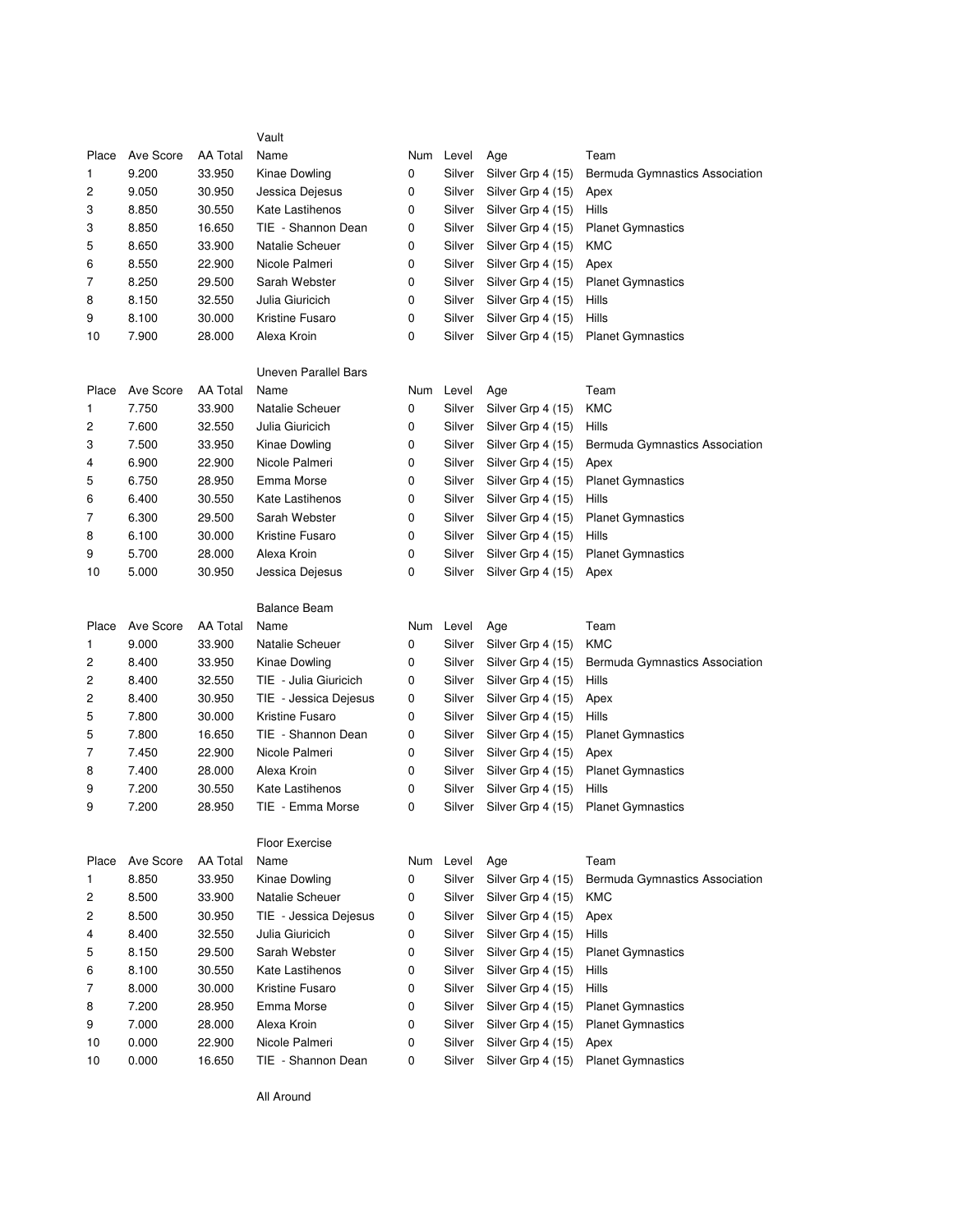| Place          | AA Total | Hi Sc | Name            | <b>Num</b> | Level  | Age               | Team                          | V     | UB    | BB    | <b>FX</b> |
|----------------|----------|-------|-----------------|------------|--------|-------------------|-------------------------------|-------|-------|-------|-----------|
|                | 33.950   | 9.200 | Kinae Dowling   | 0          | Silver | Silver Grp 4 (15) | Bermuda Gymnasi 9.200         |       | 7.500 | 8.400 | 8.850     |
| $\overline{2}$ | 33.900   | 9.000 | Natalie Scheuer | 0          | Silver | Silver Grp 4 (15) | <b>KMC</b>                    | 8.650 | 7.750 | 9.000 | 8.500     |
| 3              | 32.550   | 8.400 | Julia Giuricich | 0          | Silver | Silver Grp 4 (15) | Hills                         | 8.150 | 7.600 | 8.400 | 8.400     |
| 4              | 30.950   | 9.050 | Jessica Dejesus | 0          | Silver | Silver Grp 4 (15) | Apex                          | 9.050 | 5.000 | 8.400 | 8.500     |
| 5              | 30.550   | 8.850 | Kate Lastihenos | 0          | Silver | Silver Grp 4 (15) | Hills                         | 8.850 | 6.400 | 7.200 | 8.100     |
| 6              | 30.000   | 8.100 | Kristine Fusaro | 0          | Silver | Silver Grp 4 (15) | Hills                         | 8.100 | 6.100 | 7.800 | 8.000     |
| 7              | 29.500   | 8.250 | Sarah Webster   | 0          | Silver | Silver Grp 4 (15) | Planet Gymnastics 8.250 6.300 |       |       | 6.800 | 8.150     |
| 8              | 28.950   | 7.800 | Emma Morse      | 0          | Silver | Silver Grp 4 (15) | Planet Gymnastics 7.800 6.750 |       |       | 7.200 | 7.200     |
| 9              | 28.000   | 7.900 | Alexa Kroin     | 0          | Silver | Silver Grp 4 (15) | Planet Gymnastics 7.900       |       | 5.700 | 7.400 | 7.000     |
| 10             | 22,900   | 8.550 | Nicole Palmeri  | 0          | Silver | Silver Grp 4 (15) | Apex                          | 8.550 | 6.900 | 7.450 | 0.000     |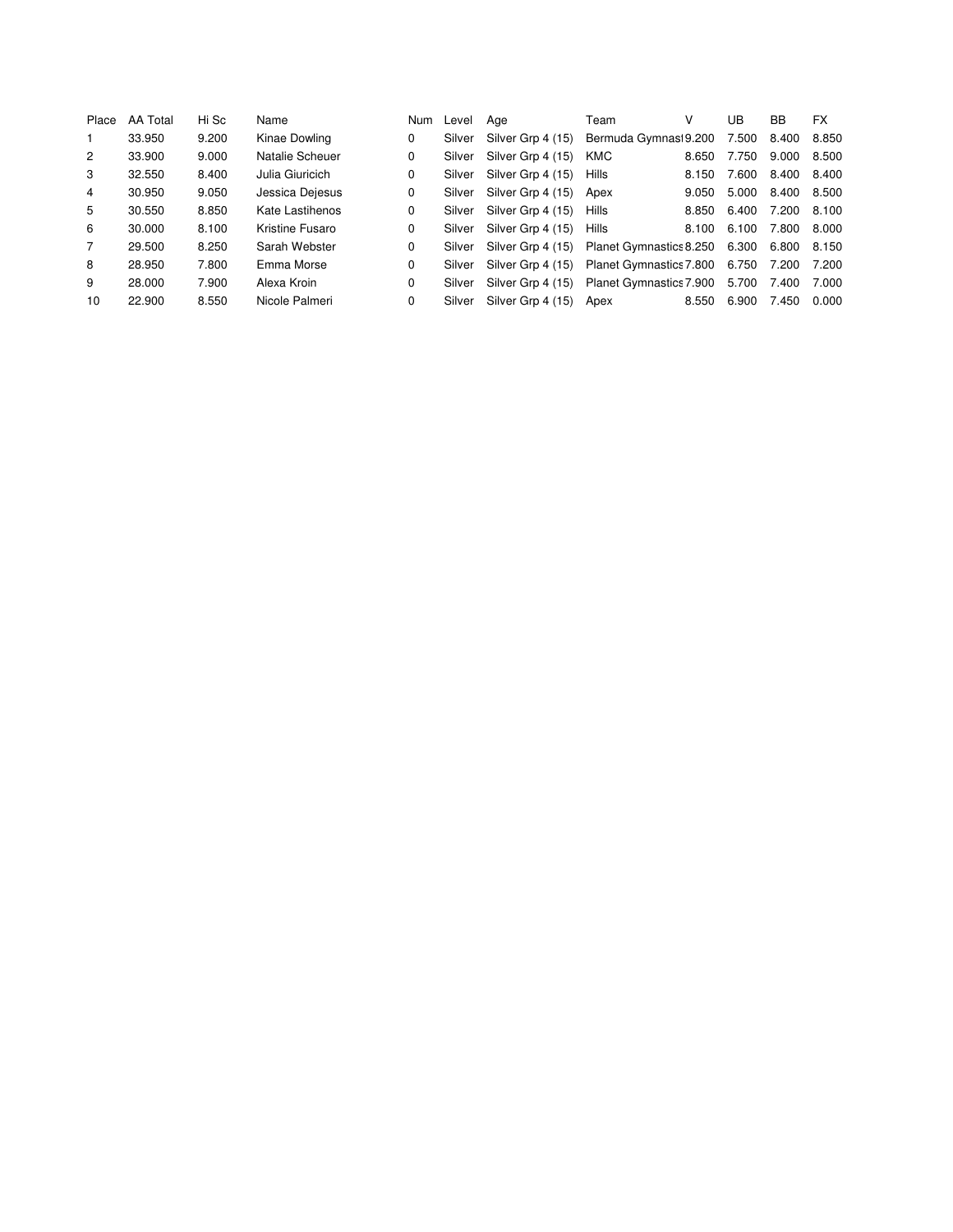|                |                 |                 | Vault                       |     |        |                                              |       |       |       |
|----------------|-----------------|-----------------|-----------------------------|-----|--------|----------------------------------------------|-------|-------|-------|
| Place          | Ave Score       | <b>AA Total</b> | Name                        | Num | Level  | Age<br>Team                                  |       |       |       |
| $\mathbf{1}$   | 8.850           | 32.200          | Isa Pupo                    | 0   | Silver | Silver Grp 5 (16-18 Planet Gymnastics        |       |       |       |
| $\overline{c}$ | 8.500           | 33.150          | Sam Scholfield              | 0   | Silver | Silver Grp 5 (16-18 Hills                    |       |       |       |
| $\overline{2}$ | 8.500           | 33.000          | TIE - Olatiwa Karade        | 0   | Silver | Silver Grp 5 (16-18 Atlhletic Arts           |       |       |       |
| 4              | 8.350           | 34.300          | Jenna Leduke                | 0   | Silver | Silver Grp 5 (16-18 Planet Gymnastics        |       |       |       |
| 5              | 8.250           | 33.450          | Janel Anicette              | 0   | Silver | Silver Grp 5 (16-18 Atlhletic Arts           |       |       |       |
| 6              | 8.150           | 22.000          | Rebecca Valcanas            | 0   | Silver | Silver Grp 5 (16-18 Planet Gymnastics        |       |       |       |
|                |                 |                 | <b>Uneven Parallel Bars</b> |     |        |                                              |       |       |       |
| Place          | Ave Score       | <b>AA Total</b> | Name                        | Num | Level  | Team<br>Age                                  |       |       |       |
| 1              | 8.450           | 33.150          | Sam Scholfield              | 0   | Silver | Silver Grp 5 (16-18 Hills                    |       |       |       |
| $\overline{c}$ | 8.000           | 33.450          | Janel Anicette              | 0   | Silver | Silver Grp 5 (16-18 Atlhletic Arts           |       |       |       |
| 3              | 7.950           | 32.200          | Isa Pupo                    | 0   | Silver | Silver Grp 5 (16-18 Planet Gymnastics        |       |       |       |
| $\overline{4}$ | 7.850           | 34.300          | Jenna Leduke                | 0   | Silver | Silver Grp 5 (16-18 Planet Gymnastics        |       |       |       |
| 5              | 7.000           | 33.000          | Olatiwa Karade              | 0   | Silver | Silver Grp 5 (16-18 Atlhletic Arts           |       |       |       |
| 6              | 5.500           | 22.000          | Rebecca Valcanas            | 0   | Silver | Silver Grp 5 (16-18 Planet Gymnastics        |       |       |       |
|                |                 |                 | <b>Balance Beam</b>         |     |        |                                              |       |       |       |
| Place          | Ave Score       | <b>AA Total</b> | Name                        | Num | Level  | Age<br>Team                                  |       |       |       |
| 1              | 9.250           | 34.300          | Jenna Leduke                | 0   | Silver | Silver Grp 5 (16-18 Planet Gymnastics        |       |       |       |
| 2              | 9.000           | 33.000          | Olatiwa Karade              | 0   | Silver | Silver Grp 5 (16-18 Atlhletic Arts           |       |       |       |
| 3              | 8.200           | 33.450          | Janel Anicette              | 0   | Silver | Silver Grp 5 (16-18 Atlhletic Arts           |       |       |       |
| 3              | 8.200           | 33.150          | TIE - Sam Scholfield        | 0   | Silver | Silver Grp 5 (16-18 Hills                    |       |       |       |
| 5              | 6.600           | 32.200          | Isa Pupo                    | 0   | Silver | Silver Grp 5 (16-18 Planet Gymnastics        |       |       |       |
| 6              | 0.000           | 22.000          | Rebecca Valcanas            | 0   | Silver | Silver Grp 5 (16-18 Planet Gymnastics        |       |       |       |
|                |                 |                 | <b>Floor Exercise</b>       |     |        |                                              |       |       |       |
| Place          | Ave Score       | <b>AA Total</b> | Name                        | Num | Level  | Team<br>Age                                  |       |       |       |
| 1              | 9.000           | 33.450          | Janel Anicette              | 0   | Silver | Silver Grp 5 (16-18 Atlhletic Arts           |       |       |       |
| 2              | 8.850           | 34.300          | Jenna Leduke                | 0   | Silver | Silver Grp 5 (16-18 Planet Gymnastics        |       |       |       |
| 3              | 8.800           | 32.200          | Isa Pupo                    | 0   | Silver | Silver Grp 5 (16-18 Planet Gymnastics        |       |       |       |
| 4              | 8.500           | 33.000          | Olatiwa Karade              | 0   | Silver | Silver Grp 5 (16-18 Atlhletic Arts           |       |       |       |
| 5              | 8.350           | 22.000          | Rebecca Valcanas            | 0   | Silver | Silver Grp 5 (16-18 Planet Gymnastics        |       |       |       |
| 6              | 8.000           | 33.150          | Sam Scholfield              | 0   | Silver | Silver Grp 5 (16-18 Hills                    |       |       |       |
|                |                 |                 | All Around                  |     |        |                                              |       |       |       |
| Place          | <b>AA Total</b> | Hi Sc           | Name                        | Num | Level  | V<br>Team<br>Age                             | UB    | BB    | FX    |
| 1              | 34.300          | 9.250           | Jenna Leduke                | 0   | Silver | Silver Grp 5 (16-18 Planet Gymnastics 8.350) | 7.850 | 9.250 | 8.850 |
| 2              | 33.450          | 9.000           | Janel Anicette              | 0   | Silver | Silver Grp 5 (16-18 Atlhletic Arts<br>8.250  | 8.000 | 8.200 | 9.000 |
| 3              | 33.150          | 8.500           | Sam Scholfield              | 0   | Silver | Silver Grp 5 (16-18 Hills<br>8.500           | 8.450 | 8.200 | 8.000 |
| 4              | 33.000          | 9.000           | Olatiwa Karade              | 0   | Silver | Silver Grp 5 (16-18 Atlhletic Arts<br>8.500  | 7.000 | 9.000 | 8.500 |
| 5              | 32.200          | 8.850           | Isa Pupo                    | 0   | Silver | Silver Grp 5 (16-18 Planet Gymnastics 8.850) | 7.950 | 6.600 | 8.800 |
| 6              | 22.000          | 8.350           | Rebecca Valcanas            | 0   | Silver | Silver Grp 5 (16-18 Planet Gymnastics 8.150) | 5.500 | 0.000 | 8.350 |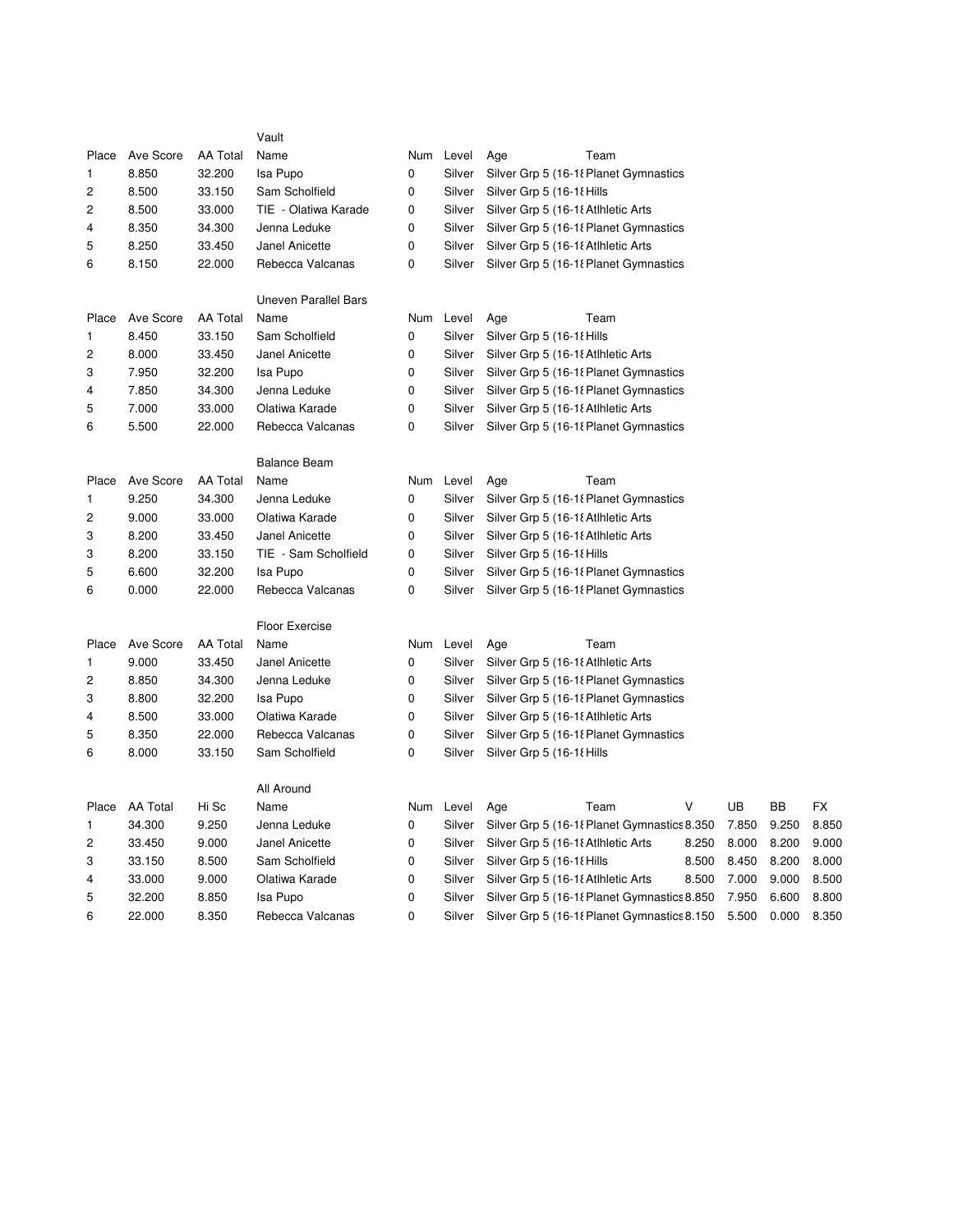|              |                 |                 | Vault                 |             |           |                 |                   |   |       |       |       |
|--------------|-----------------|-----------------|-----------------------|-------------|-----------|-----------------|-------------------|---|-------|-------|-------|
| Place        | Ave Score       | <b>AA Total</b> | Name                  |             | Num Level | Age             | Team              |   |       |       |       |
| $\mathbf{1}$ | 8.550           | 31.650          | <b>Brooke Wittmer</b> | 0           | Gold      | Gold Grp 1 (11) | <b>Gym Nation</b> |   |       |       |       |
|              |                 |                 |                       |             |           |                 |                   |   |       |       |       |
|              |                 |                 | Uneven Parallel Bars  |             |           |                 |                   |   |       |       |       |
| Place        | Ave Score       | AA Total        | Name                  | Num         | Level     | Age             | Team              |   |       |       |       |
| 1            | 6.300           | 31.650          | <b>Brooke Wittmer</b> | 0           | Gold      | Gold Grp 1 (11) | <b>Gym Nation</b> |   |       |       |       |
|              |                 |                 |                       |             |           |                 |                   |   |       |       |       |
|              |                 |                 | <b>Balance Beam</b>   |             |           |                 |                   |   |       |       |       |
| Place        | Ave Score       | <b>AA Total</b> | Name                  | Num         | Level     | Age             | Team              |   |       |       |       |
| $\mathbf{1}$ | 7.800           | 31.650          | <b>Brooke Wittmer</b> | $\mathbf 0$ | Gold      | Gold Grp 1 (11) | Gym Nation        |   |       |       |       |
|              |                 |                 |                       |             |           |                 |                   |   |       |       |       |
|              |                 |                 | Floor Exercise        |             |           |                 |                   |   |       |       |       |
| Place        | Ave Score       | <b>AA Total</b> | Name                  | Num         | Level     | Age             | Team              |   |       |       |       |
| $\mathbf{1}$ | 9.000           | 31.650          | <b>Brooke Wittmer</b> | 0           | Gold      | Gold Grp 1 (11) | <b>Gym Nation</b> |   |       |       |       |
|              |                 |                 |                       |             |           |                 |                   |   |       |       |       |
|              |                 |                 | All Around            |             |           |                 |                   |   |       |       |       |
| Place        | <b>AA Total</b> | Hi Sc           | Name                  | Num         | Level     | Age             | Team              | V | UB    | BB    | FX.   |
| 1            | 31.650          | 9.000           | <b>Brooke Wittmer</b> | 0           | Gold      | Gold Grp 1 (11) | Gym Nation 8.550  |   | 6.300 | 7.800 | 9.000 |
|              |                 |                 |                       |             |           |                 |                   |   |       |       |       |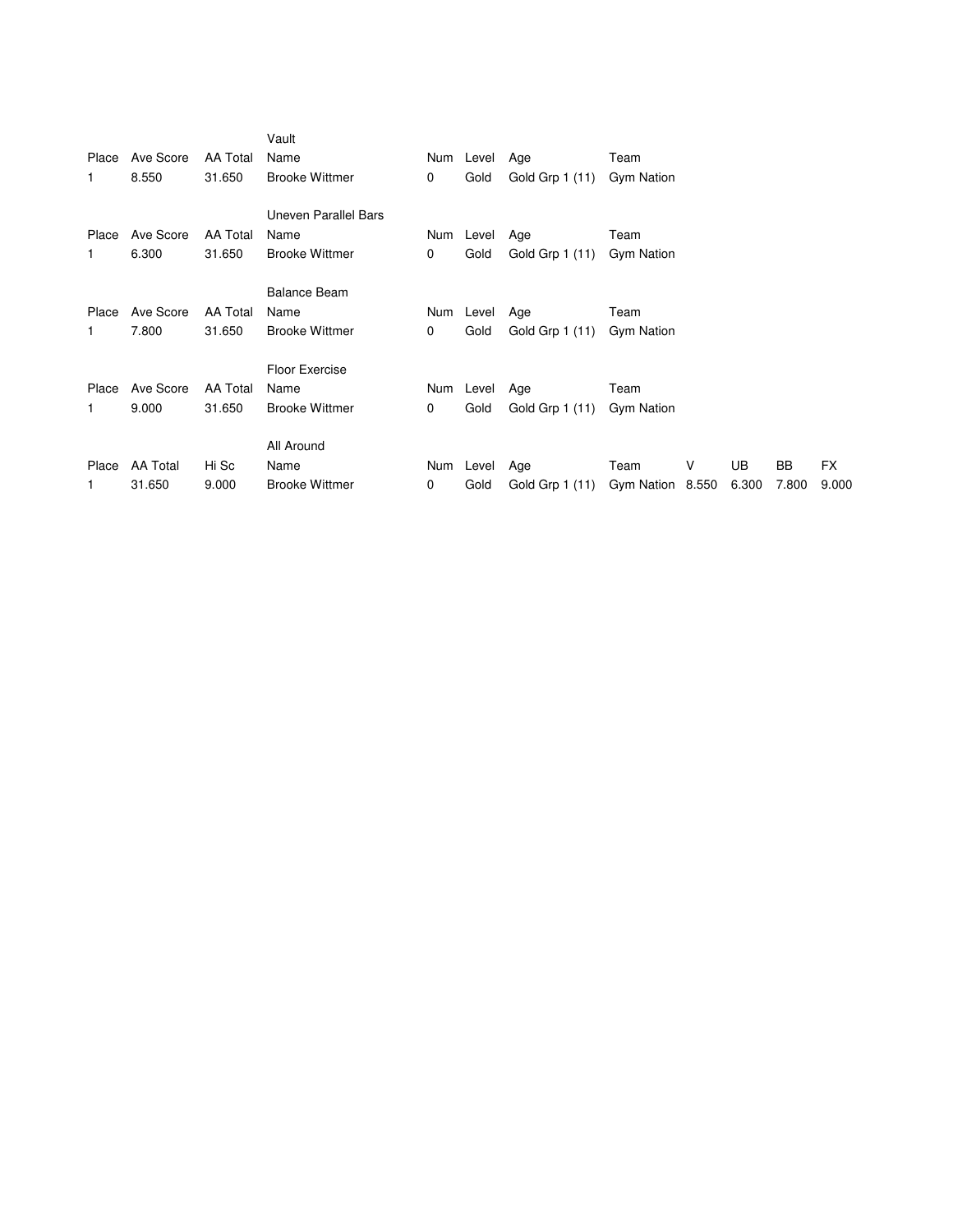|                |                 |          | Vault                       |     |           |                                                                       |
|----------------|-----------------|----------|-----------------------------|-----|-----------|-----------------------------------------------------------------------|
| Place          | Ave Score       | AA Total | Name                        |     | Num Level | Age<br>Team                                                           |
| 1              | 8.750           | 35.150   | Gianna Webbe                | 0   | Gold      | Gold Grp 2 (12-14) Bermuda Gymnastics Association                     |
| 2              | 8.300           | 33.600   | Anna Francoeur              | 0   | Gold      | Gold Grp 2 (12-14) Bermuda Gymnastics Association                     |
| 3              | 8.100           | 32.950   | Haylie Kelly                | 0   | Gold      | Gold Grp 2 (12-14) Hills                                              |
| 4              | 8.000           | 34.250   | <b>Bella Kelly</b>          | 0   | Gold      | Gold Grp 2 (12-14) Hills                                              |
| 4              | 8.000           | 33.000   | TIE - Jordan Osler          | 0   | Gold      | Gold Grp 2 (12-14) Gym Nation                                         |
| 4              | 8.000           | 31.900   | TIE - Mercedes Matthews     | 0   | Gold      | Gold Grp 2 (12-14) KMC                                                |
| 7              | 7.850           | 30.950   | Julianna Stein              | 0   | Gold      | Gold Grp 2 (12-14) Gym Nation                                         |
| 8              | 7.800           | 31.950   | Mia Previte                 | 0   | Gold      | Gold Grp 2 (12-14) Planet Gymnastics                                  |
|                |                 |          |                             |     |           |                                                                       |
|                |                 |          | <b>Uneven Parallel Bars</b> |     |           |                                                                       |
| Place          | Ave Score       | AA Total | Name                        |     | Num Level | Team<br>Age                                                           |
| 1              | 8.800           | 35.150   | Gianna Webbe                | 0   | Gold      | Gold Grp 2 (12-14) Bermuda Gymnastics Association                     |
| $\overline{c}$ | 8.100           | 34.250   | <b>Bella Kelly</b>          | 0   | Gold      | Gold Grp 2 (12-14) Hills                                              |
| 3              | 7.800           | 33.600   | Anna Francoeur              | 0   | Gold      | Gold Grp 2 (12-14) Bermuda Gymnastics Association                     |
| 3              | 7.800           | 33.000   | TIE - Jordan Osler          | 0   | Gold      | Gold Grp 2 (12-14) Gym Nation                                         |
| 5              | 7.450           | 31.950   | Mia Previte                 | 0   | Gold      | Gold Grp 2 (12-14) Planet Gymnastics                                  |
| 6              | 7.250           | 32.950   | Haylie Kelly                | 0   | Gold      | Gold Grp 2 (12-14) Hills                                              |
| 7              | 6.650           | 31.900   | <b>Mercedes Matthews</b>    | 0   | Gold      | Gold Grp 2 (12-14) KMC                                                |
| 8              | 6.400           | 30.950   | Julianna Stein              | 0   | Gold      | Gold Grp 2 (12-14) Gym Nation                                         |
|                |                 |          |                             |     |           |                                                                       |
|                |                 |          | <b>Balance Beam</b>         |     |           |                                                                       |
| Place          | Ave Score       | AA Total | Name                        | Num | Level     | Team<br>Age                                                           |
| 1              | 9.500           | 33.600   | Anna Francoeur              | 0   | Gold      | Gold Grp 2 (12-14) Bermuda Gymnastics Association                     |
| 2              | 9.000           | 34.250   | Bella Kelly                 | 0   | Gold      | Gold Grp 2 (12-14) Hills                                              |
| 2              | 9.000           | 31.900   | TIE - Mercedes Matthews     | 0   | Gold      | Gold Grp 2 (12-14) KMC                                                |
| 4              | 8.300           | 32.950   | <b>Haylie Kelly</b>         | 0   | Gold      | Gold Grp 2 (12-14) Hills                                              |
| 5              | 8.250           | 35.150   | Gianna Webbe                | 0   | Gold      | Gold Grp 2 (12-14) Bermuda Gymnastics Association                     |
| 6              | 8.200           | 30.950   | Julianna Stein              | 0   | Gold      | Gold Grp 2 (12-14) Gym Nation                                         |
| 7              | 8.100           | 33.000   | Jordan Osler                | 0   | Gold      | Gold Grp 2 (12-14) Gym Nation                                         |
| 8              | 7.800           | 31.950   | Mia Previte                 | 0   | Gold      | Gold Grp 2 (12-14) Planet Gymnastics                                  |
|                |                 |          |                             |     |           |                                                                       |
|                |                 |          | <b>Floor Exercise</b>       |     |           |                                                                       |
| Place          | Ave Score       | AA Total | Name                        |     | Num Level | Age<br>Team                                                           |
| 1              | 9.350           | 35.150   | Gianna Webbe                | 0   | Gold      | Gold Grp 2 (12-14 Bermuda Gymnastics Association                      |
| 2              | 9.300           | 32.950   | Haylie Kelly                | 0   | Gold      | Gold Grp 2 (12-14) Hills                                              |
| 3              | 9.150           | 34.250   | <b>Bella Kelly</b>          | 0   | Gold      | Gold Grp 2 (12-14) Hills                                              |
| 4              | 9.100           | 33.000   | Jordan Osler                | 0   | Gold      | Gold Grp 2 (12-14) Gym Nation                                         |
| 5              | 8.900           | 31.950   | Mia Previte                 | 0   | Gold      | Gold Grp 2 (12-14) Planet Gymnastics                                  |
| 6              | 8.500           | 30.950   | Julianna Stein              | 0   | Gold      | Gold Grp 2 (12-14) Gym Nation                                         |
| 7              | 8.250           | 31.900   | <b>Mercedes Matthews</b>    | 0   | Gold      | Gold Grp 2 (12-14) KMC                                                |
| 8              | 8.000           | 33.600   | Anna Francoeur              | 0   | Gold      | Gold Grp 2 (12-14) Bermuda Gymnastics Association                     |
|                |                 |          |                             |     |           |                                                                       |
|                |                 |          | All Around                  |     |           |                                                                       |
| Place          | <b>AA Total</b> | Hi Sc    | Name                        |     | Num Level | Team<br>V<br>UB<br>BB<br><b>FX</b><br>Age                             |
| 1              | 35.150          | 9.350    | Gianna Webbe                | 0   | Gold      | Gold Grp 2 (12-14 Bermuda Gymnasi 8.750<br>9.350<br>8.800<br>8.250    |
| 2              | 34.250          | 9.150    | <b>Bella Kelly</b>          | 0   | Gold      | Gold Grp 2 (12-14) Hills<br>8.000<br>8.100<br>9.000<br>9.150          |
| 3              | 33.600          | 9.500    | Anna Francoeur              | 0   | Gold      | Gold Grp 2 (12-14) Bermuda Gymnasi 8.300<br>8.000<br>7.800<br>9.500   |
| 4              | 33.000          | 9.100    | Jordan Osler                | 0   | Gold      | Gold Grp 2 (12-14) Gym Nation<br>8.000<br>7.800<br>8.100<br>9.100     |
| 5              | 32.950          | 9.300    | <b>Haylie Kelly</b>         | 0   | Gold      | Gold Grp 2 (12-14) Hills<br>8.100<br>7.250<br>8.300<br>9.300          |
| 6              | 31.950          | 8.900    | Mia Previte                 | 0   | Gold      | Gold Grp 2 (12-14) Planet Gymnastics 7.800<br>7.450<br>7.800<br>8.900 |
| 7              | 31.900          | 9.000    | <b>Mercedes Matthews</b>    | 0   | Gold      | Gold Grp 2 (12-14) KMC<br>8.000<br>6.650<br>9.000<br>8.250            |
| 8              | 30.950          | 8.500    | Julianna Stein              | 0   | Gold      | Gold Grp 2 (12-14) Gym Nation<br>7.850<br>6.400<br>8.200<br>8.500     |
|                |                 |          |                             |     |           |                                                                       |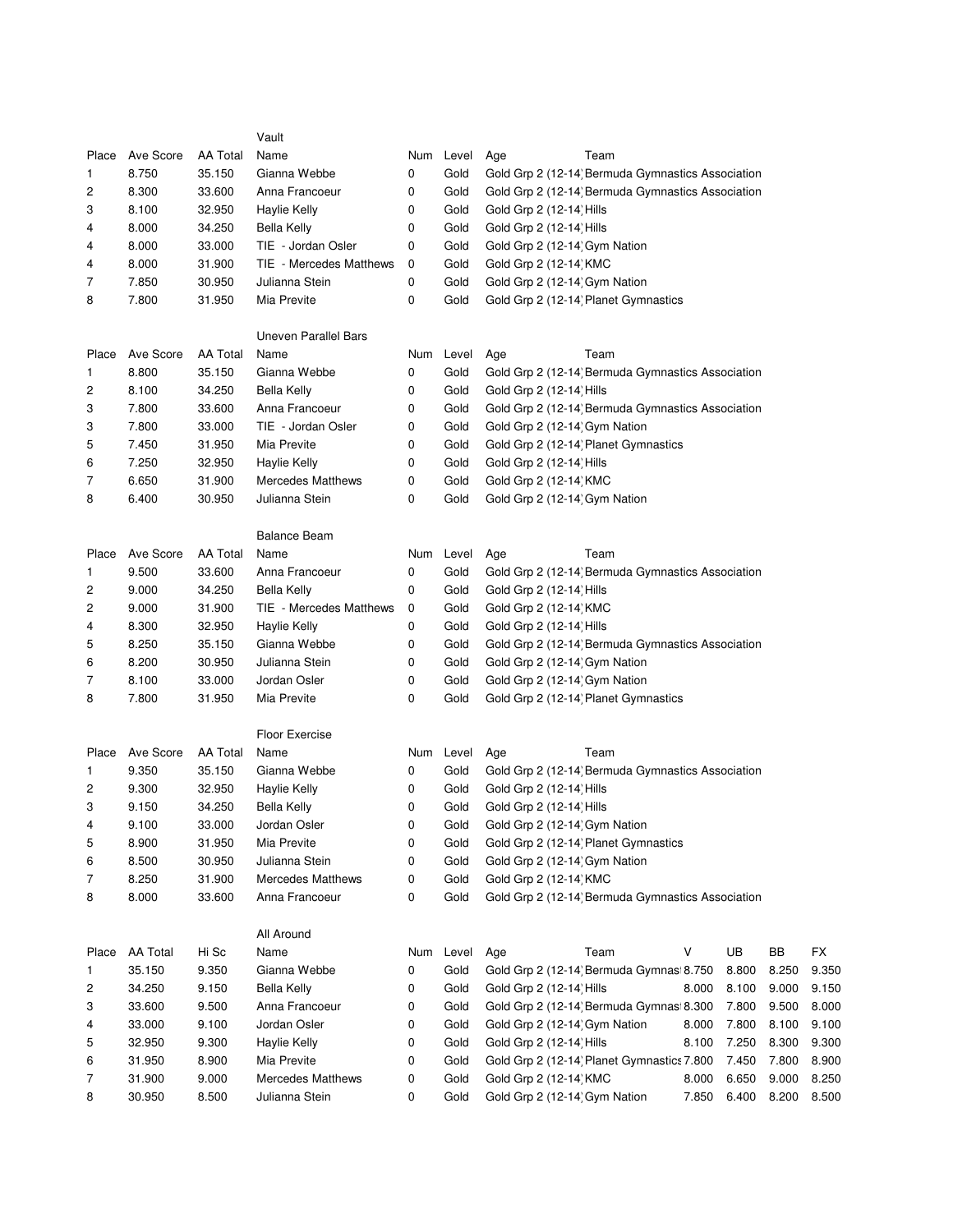|                         |                 |                 | Vault                       |             |       |                 |                          |       |       |       |       |
|-------------------------|-----------------|-----------------|-----------------------------|-------------|-------|-----------------|--------------------------|-------|-------|-------|-------|
| Place                   | Ave Score       | <b>AA Total</b> | Name                        | Num         | Level | Age             | Team                     |       |       |       |       |
| 1                       | 9.150           | 34.600          | Leanna Pfeffer              | 0           | Gold  | Gold Grp 3 (15) | <b>KMC</b>               |       |       |       |       |
| $\overline{c}$          | 8.500           | 33.000          | Nina Keith                  | 0           | Gold  | Gold Grp 3 (15) | <b>Planet Gymnastics</b> |       |       |       |       |
| 3                       | 8.350           | 32.200          | Katelyn Stotzky             | 0           | Gold  | Gold Grp 3 (15) | <b>Gym Nation</b>        |       |       |       |       |
| 4                       | 8.150           | 32.150          | Caitlyn Leibman             | 0           | Gold  | Gold Grp 3 (15) | Hills                    |       |       |       |       |
| 5                       | 8.000           | 30.300          | Kayla Walton                | 0           | Gold  | Gold Grp 3 (15) | <b>Flyers</b>            |       |       |       |       |
| 6                       | 7.500           | 31.150          | <b>Emily Bennett</b>        | 0           | Gold  | Gold Grp 3 (15) | <b>Gym Nation</b>        |       |       |       |       |
|                         |                 |                 | <b>Uneven Parallel Bars</b> |             |       |                 |                          |       |       |       |       |
| Place                   | Ave Score       | <b>AA Total</b> | Name                        | Num         | Level | Age             | Team                     |       |       |       |       |
| 1                       | 7.950           | 32.150          | Caitlyn Leibman             | 0           | Gold  | Gold Grp 3 (15) | Hills                    |       |       |       |       |
| 2                       | 7.800           | 34.600          | Leanna Pfeffer              | 0           | Gold  | Gold Grp 3 (15) | KMC                      |       |       |       |       |
| 3                       | 7.400           | 33.000          | Nina Keith                  | 0           | Gold  | Gold Grp 3 (15) | <b>Planet Gymnastics</b> |       |       |       |       |
| 4                       | 6.550           | 32.200          | Katelyn Stotzky             | 0           | Gold  | Gold Grp 3 (15) | <b>Gym Nation</b>        |       |       |       |       |
| 5                       | 6.200           | 30.300          | Kayla Walton                | 0           | Gold  | Gold Grp 3 (15) | <b>Flyers</b>            |       |       |       |       |
| 6                       | 5.800           | 31.150          | <b>Emily Bennett</b>        | 0           | Gold  | Gold Grp 3 (15) | <b>Gym Nation</b>        |       |       |       |       |
|                         |                 |                 | <b>Balance Beam</b>         |             |       |                 |                          |       |       |       |       |
| Place                   | Ave Score       | <b>AA Total</b> | Name                        | Num         | Level | Age             | Team                     |       |       |       |       |
| 1                       | 9.100           | 31.150          | <b>Emily Bennett</b>        | 0           | Gold  | Gold Grp 3 (15) | <b>Gym Nation</b>        |       |       |       |       |
| 2                       | 9.050           | 34.600          | Leanna Pfeffer              | $\pmb{0}$   | Gold  | Gold Grp 3 (15) | <b>KMC</b>               |       |       |       |       |
| 3                       | 8.400           | 32.200          | Katelyn Stotzky             | 0           | Gold  | Gold Grp 3 (15) | <b>Gym Nation</b>        |       |       |       |       |
| 4                       | 7.900           | 33.000          | Nina Keith                  | 0           | Gold  | Gold Grp 3 (15) | <b>Planet Gymnastics</b> |       |       |       |       |
| 5                       | 7.600           | 30.300          | Kayla Walton                | 0           | Gold  | Gold Grp 3 (15) | <b>Flyers</b>            |       |       |       |       |
| 6                       | 7.250           | 32.150          | Caitlyn Leibman             | 0           | Gold  | Gold Grp 3 (15) | Hills                    |       |       |       |       |
|                         |                 |                 | Floor Exercise              |             |       |                 |                          |       |       |       |       |
| Place                   | Ave Score       | <b>AA Total</b> | Name                        | Num         | Level | Age             | Team                     |       |       |       |       |
| 1                       | 9.200           | 33.000          | Nina Keith                  | 0           | Gold  | Gold Grp 3 (15) | <b>Planet Gymnastics</b> |       |       |       |       |
| $\overline{\mathbf{c}}$ | 8.900           | 32.200          | Katelyn Stotzky             | 0           | Gold  | Gold Grp 3 (15) | Gym Nation               |       |       |       |       |
| 3                       | 8.800           | 32.150          | Caitlyn Leibman             | 0           | Gold  | Gold Grp 3 (15) | Hills                    |       |       |       |       |
| 4                       | 8.750           | 31.150          | <b>Emily Bennett</b>        | 0           | Gold  | Gold Grp 3 (15) | <b>Gym Nation</b>        |       |       |       |       |
| 5                       | 8.600           | 34.600          | Leanna Pfeffer              | 0           | Gold  | Gold Grp 3 (15) | <b>KMC</b>               |       |       |       |       |
| 6                       | 8.500           | 30.300          | Kayla Walton                | 0           | Gold  | Gold Grp 3 (15) | Flyers                   |       |       |       |       |
|                         |                 |                 | All Around                  |             |       |                 |                          |       |       |       |       |
| Place                   | <b>AA Total</b> | Hi Sc           | Name                        | Num         | Level | Age             | Team                     | V     | UB    | BB    | FX    |
| 1                       | 34.600          | 9.150           | Leanna Pfeffer              | 0           | Gold  | Gold Grp 3 (15) | <b>KMC</b>               | 9.150 | 7.800 | 9.050 | 8.600 |
| 2                       | 33.000          | 9.200           | Nina Keith                  | 0           | Gold  | Gold Grp 3 (15) | Planet Gymnastics 8.500  |       | 7.400 | 7.900 | 9.200 |
| 3                       | 32.200          | 8.900           | Katelyn Stotzky             | 0           | Gold  | Gold Grp 3 (15) | <b>Gym Nation</b>        | 8.350 | 6.550 | 8.400 | 8.900 |
| 4                       | 32.150          | 8.800           | Caitlyn Leibman             | 0           | Gold  | Gold Grp 3 (15) | Hills                    | 8.150 | 7.950 | 7.250 | 8.800 |
| 5                       | 31.150          | 9.100           | <b>Emily Bennett</b>        | 0           | Gold  | Gold Grp 3 (15) | <b>Gym Nation</b>        | 7.500 | 5.800 | 9.100 | 8.750 |
| 6                       | 30.300          | 8.500           | Kayla Walton                | $\mathbf 0$ | Gold  | Gold Grp 3 (15) | <b>Flyers</b>            | 8.000 | 6.200 | 7.600 | 8.500 |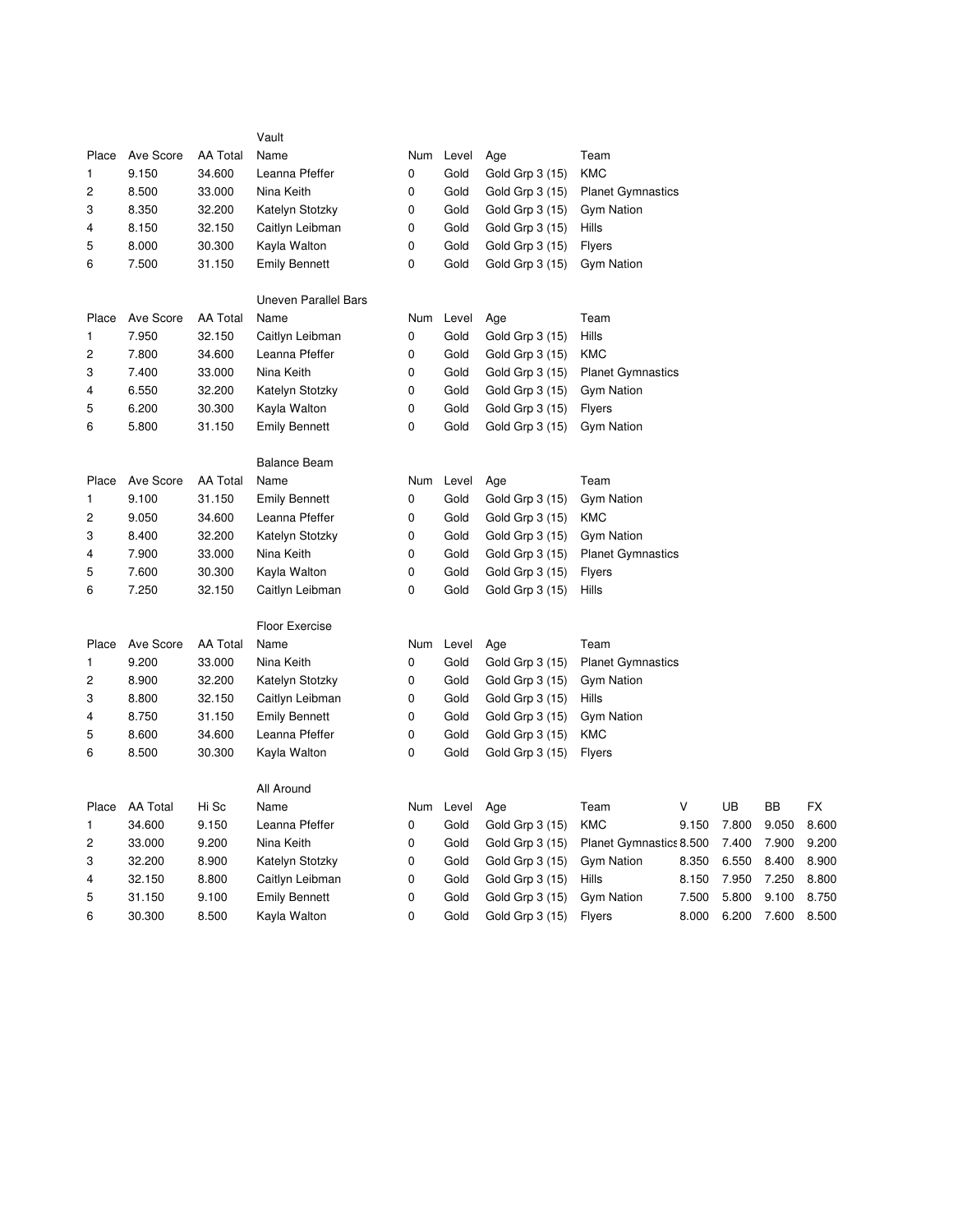|                         |                 |                 | Vault                       |     |           |                                            |       |       |       |
|-------------------------|-----------------|-----------------|-----------------------------|-----|-----------|--------------------------------------------|-------|-------|-------|
| Place                   | Ave Score       | <b>AA Total</b> | Name                        | Num | Level     | Team<br>Age                                |       |       |       |
| 1                       | 9.000           | 34.400          | Samantha Kane               | 0   | Gold      | Gold Grp 4 (16-18) Planet Gymnastics       |       |       |       |
| 2                       | 8.800           | 35.000          | <b>Emily Chong</b>          | 0   | Gold      | Gold Grp 4 (16-18) Hills                   |       |       |       |
| 3                       | 8.200           | 33.100          | Angela Keith                | 0   | Gold      | Gold Grp 4 (16-18) Planet Gymnastics       |       |       |       |
| 4                       | 8.150           | 28.050          | Zoe Sloan                   | 0   | Gold      | Gold Grp 4 (16-18) Planet Gymnastics       |       |       |       |
| 5                       | 8.000           | 32.350          | Sara Veleno                 | 0   | Gold      | Gold Grp 4 (16-18) Hills                   |       |       |       |
| 6                       | 7.850           | 29.150          | <b>Hailey Reed</b>          | 0   | Gold      | Gold Grp 4 (16-18) Planet Gymnastics       |       |       |       |
|                         |                 |                 | <b>Uneven Parallel Bars</b> |     |           |                                            |       |       |       |
| Place                   | Ave Score       | <b>AA Total</b> | Name                        |     | Num Level | Age<br>Team                                |       |       |       |
| 1                       | 8.200           | 34.400          | Samantha Kane               | 0   | Gold      | Gold Grp 4 (16-18) Planet Gymnastics       |       |       |       |
| $\overline{c}$          | 8.000           | 33.100          | Angela Keith                | 0   | Gold      | Gold Grp 4 (16-18) Planet Gymnastics       |       |       |       |
| 3                       | 7.800           | 35.000          | <b>Emily Chong</b>          | 0   | Gold      | Gold Grp 4 (16-18) Hills                   |       |       |       |
| 4                       | 6.850           | 32.350          | Sara Veleno                 | 0   | Gold      | Gold Grp 4 (16-18) Hills                   |       |       |       |
| 5                       | 5.700           | 29.150          | <b>Hailey Reed</b>          | 0   | Gold      | Gold Grp 4 (16-18) Planet Gymnastics       |       |       |       |
| 6                       | 5.200           | 28.050          | Zoe Sloan                   | 0   | Gold      | Gold Grp 4 (16-18) Planet Gymnastics       |       |       |       |
|                         |                 |                 | <b>Balance Beam</b>         |     |           |                                            |       |       |       |
| Place                   | Ave Score       | <b>AA Total</b> | Name                        | Num | Level     | Age<br>Team                                |       |       |       |
| 1                       | 9.200           | 35.000          | <b>Emily Chong</b>          | 0   | Gold      | Gold Grp 4 (16-18) Hills                   |       |       |       |
| 2                       | 8.500           | 32.350          | Sara Veleno                 | 0   | Gold      | Gold Grp 4 (16-18) Hills                   |       |       |       |
| 3                       | 8.000           | 34.400          | Samantha Kane               | 0   | Gold      | Gold Grp 4 (16-18) Planet Gymnastics       |       |       |       |
| 4                       | 7.600           | 33.100          | Angela Keith                | 0   | Gold      | Gold Grp 4 (16-18) Planet Gymnastics       |       |       |       |
| 5                       | 7.000           | 29.150          | <b>Hailey Reed</b>          | 0   | Gold      | Gold Grp 4 (16-18) Planet Gymnastics       |       |       |       |
| 5                       | 7.000           | 28.050          | TIE - Zoe Sloan             | 0   | Gold      | Gold Grp 4 (16-18) Planet Gymnastics       |       |       |       |
|                         |                 |                 | <b>Floor Exercise</b>       |     |           |                                            |       |       |       |
| Place                   | Ave Score       | <b>AA Total</b> | Name                        | Num | Level     | Team<br>Age                                |       |       |       |
| 1                       | 9.300           | 33.100          | Angela Keith                | 0   | Gold      | Gold Grp 4 (16-18) Planet Gymnastics       |       |       |       |
| $\overline{\mathbf{c}}$ | 9.200           | 35.000          | <b>Emily Chong</b>          | 0   | Gold      | Gold Grp 4 (16-18) Hills                   |       |       |       |
| 2                       | 9.200           | 34.400          | TIE - Samantha Kane         | 0   | Gold      | Gold Grp 4 (16-18) Planet Gymnastics       |       |       |       |
| 4                       | 9.000           | 32.350          | Sara Veleno                 | 0   | Gold      | Gold Grp 4 (16-18) Hills                   |       |       |       |
| 5                       | 8.600           | 29.150          | <b>Hailey Reed</b>          | 0   | Gold      | Gold Grp 4 (16-18) Planet Gymnastics       |       |       |       |
| 6                       | 7.700           | 28.050          | Zoe Sloan                   | 0   | Gold      | Gold Grp 4 (16-18) Planet Gymnastics       |       |       |       |
|                         |                 |                 | All Around                  |     |           |                                            |       |       |       |
| Place                   | <b>AA Total</b> | Hi Sc           | Name                        | Num | Level     | ٧<br>Age<br>Team                           | UB    | BB    | FX    |
| 1                       | 35.000          | 9.200           | <b>Emily Chong</b>          | 0   | Gold      | Gold Grp 4 (16-18) Hills<br>8.800          | 7.800 | 9.200 | 9.200 |
| 2                       | 34.400          | 9.200           | Samantha Kane               | 0   | Gold      | Gold Grp 4 (16-18) Planet Gymnastics 9.000 | 8.200 | 8.000 | 9.200 |
| 3                       | 33.100          | 9.300           | Angela Keith                | 0   | Gold      | Gold Grp 4 (16-18) Planet Gymnastics 8.200 | 8.000 | 7.600 | 9.300 |
| 4                       | 32.350          | 9.000           | Sara Veleno                 | 0   | Gold      | Gold Grp 4 (16-18) Hills<br>8.000          | 6.850 | 8.500 | 9.000 |
| 5                       | 29.150          | 8.600           | <b>Hailey Reed</b>          | 0   | Gold      | Gold Grp 4 (16-18) Planet Gymnastics 7.850 | 5.700 | 7.000 | 8.600 |
| 6                       | 28.050          | 8.150           | Zoe Sloan                   | 0   | Gold      | Gold Grp 4 (16-18) Planet Gymnastics 8.150 | 5.200 | 7.000 | 7.700 |